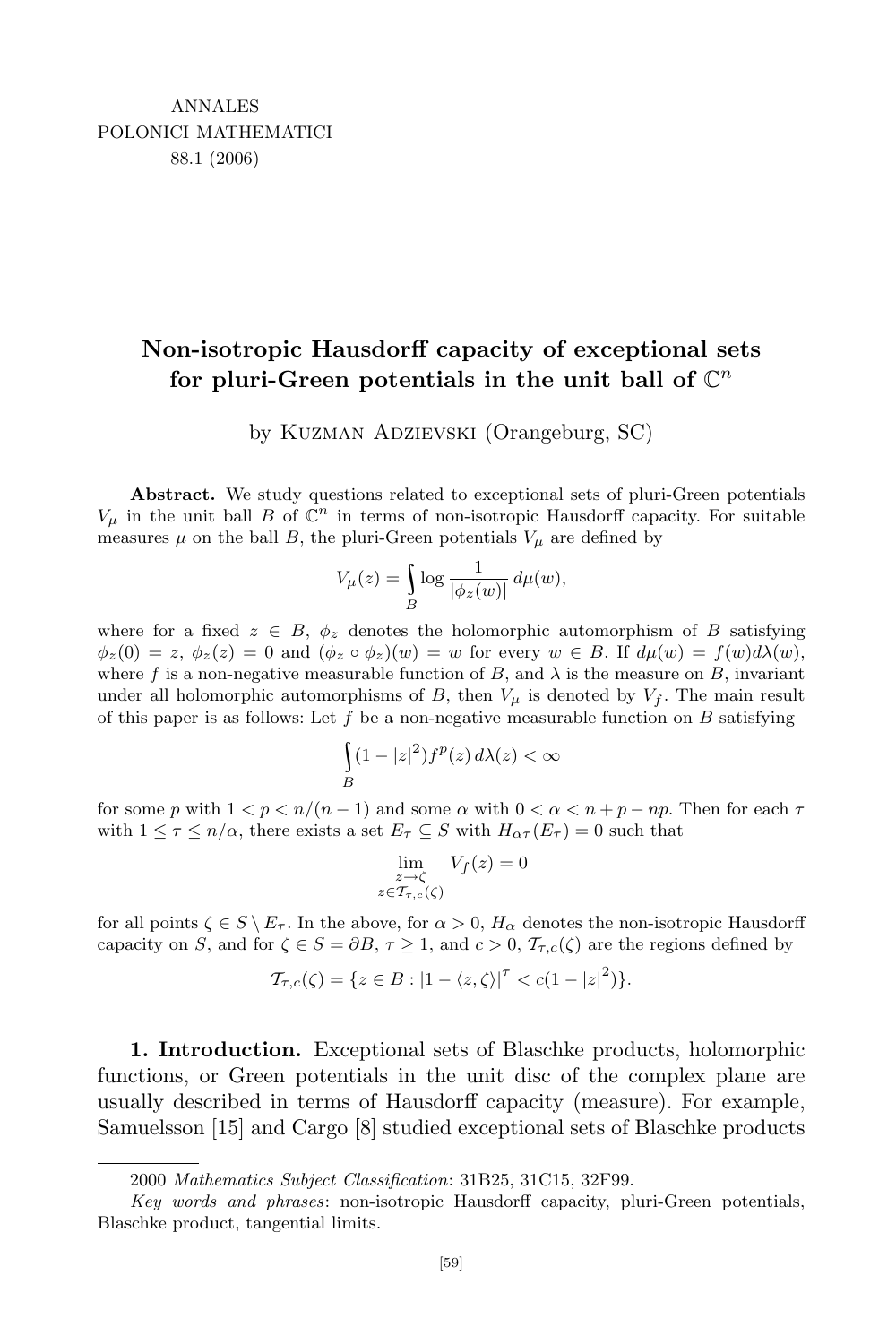in terms of Hausdorff capacity. In [7], Berman and Cohn prove several results concerning the existence of certain non-tangential and tangential limits of Blaschke products and their subproducts in terms of Hausdorff capacity. On the other hand, in higher dimension, the non-isotropic Hausdorff capacity is much more appropriate for the description of exceptional sets of holomorphic functions, or invariant Green potentials.

Many authors have investigated the non-isotropic Hausdorff capacity as a tool for the description of exceptional sets of some function classes. For example, in [17] and [18], Stoll investigated some questions related to the nonisotropic Hausdorff capacity of exceptional sets of invariant Green potentials in the unit ball  $B$  of  $\mathbb{C}^n$ . In [4], Ahern and Cohn, using the non-isotropic Hausdorff capacity, studied exceptional sets for Hardy–Sobolev functions in the unit ball in  $\mathbb{C}^n$ . Also, in [5], using  $L^p$ -estimates for maximal functions of invariant Poisson integrals Ahern and Cohn derived that the exceptional sets of the Poisson integrals of potentials are sets of zero Hausdorff measure. Ahern and Cascante [3] investigated exceptional sets for Poisson integrals of potentials on the unit sphere in  $\mathbb{C}^n$ . Some results for exceptional sets with zero non-isotropic Hausdorff measure for holomorphic Sobolev functions in the unit ball of  $\mathbb{C}^n$  are given in [2] by Ahern. In [11], Cohn gave a characterization of exceptional sets for a class of holomorphic functions in terms of non-isotropic Hausdorff capacities. Ahern and Nagel [6] studied, among many other things, the existence of tangential limits of Poisson integrals of  $L^p$ -potentials and functions in Besov spaces within tangential approach regions in terms of appropriate Hausdorff measure. Cascante and Ortega [9] characterized some closed tangential exceptional sets for Hardy–Sobolev spaces in the unit ball of  $\mathbb{C}^n$  in terms of non-isotropic Hausdorff measure. The main goal of Jamming and Roginskaya [12] and Roginskaya [13] is to describe the singular part of a measure on the unit sphere  $S$  in  $\mathbb{C}^n$  in terms of behavior of its harmonic and *M*-harmonic extension near the boundary. Their description involves comparisons of the Hausdorff measure and the non-isotropic Hausdorff measure, associated to the isotropic Euclidean and non-isotropic (Korányi) distance on *S*, respectively.

Homogeneous spaces, in connection with Hausdorff measure and boundary behavior of some function classes have been studied by many authors. For example, Sjödin [16] investigates analogues of classical Riesz capacity and Hausdorff measure in a homogeneous space. Since the unit sphere *S* in  $\mathbb{C}^n$ , with the Korányi distance, is a space of homogeneous type, the results of his paper can be applied for this metric space. In [10], Cifuentes, Dorronsoro and Sueiro proved strong  $L^p$  estimates for weighted maximal functions of Poisson integrals on spaces of homogeneous type with respect to Hausdorff content. Sueiro [20] studies questions related to Fatou's theorem and "fractional Cauchy kernel" for the unit ball  $B$  in  $\mathbb{C}^n$ . By studying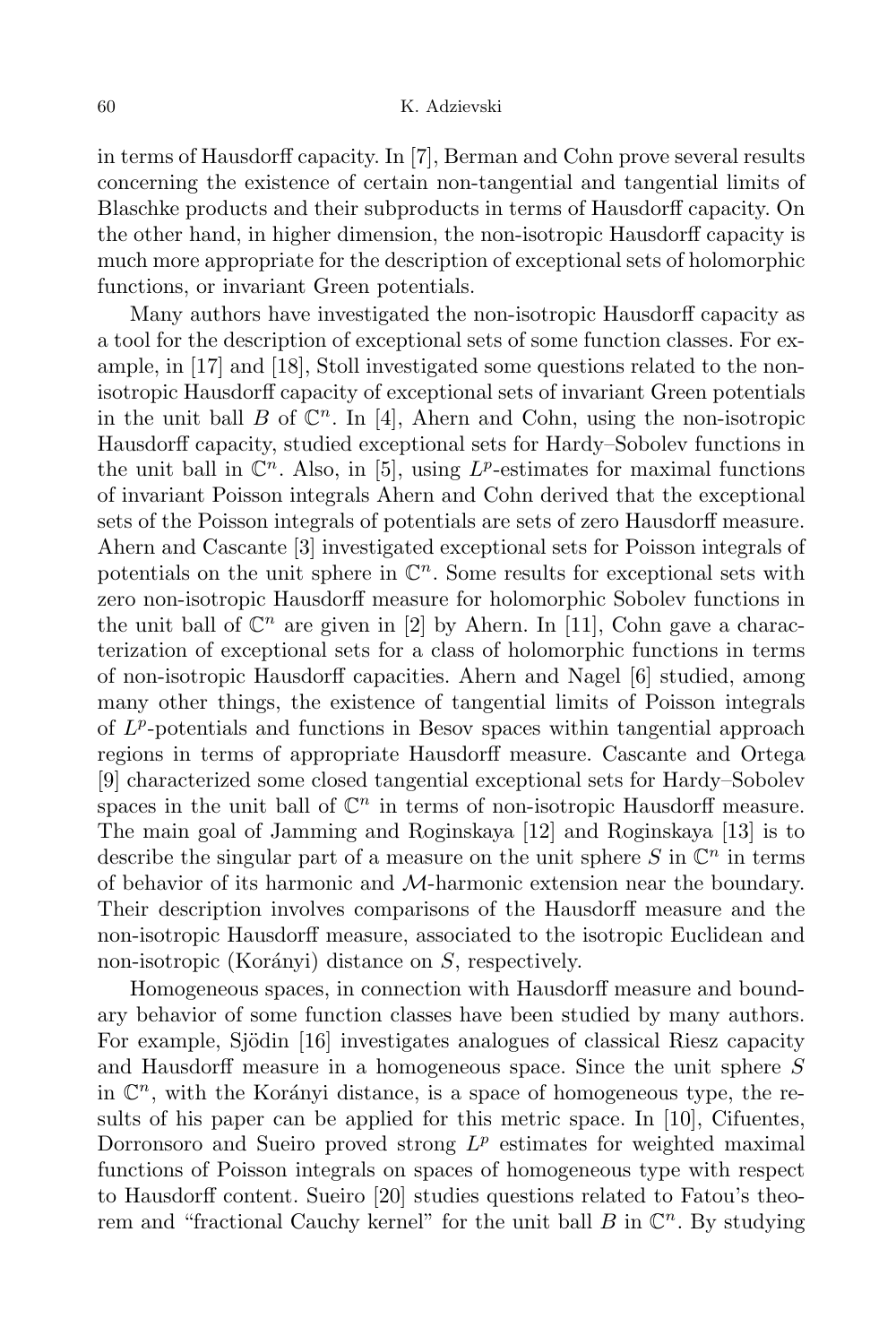weighted maximal functions in metric spaces of homogeneous type he obtained estimates on fractional Cauchy kernel and a strong-type maximal estimate. He then used these estimates to obtain a result on the Hausdorff measure, defined by the Korányi balls, of the exceptional set of boundary limits of the fractional Cauchy integrals.

Let *B* be the class of all Blaschke products on the open unit disc *U* of the complex plane  $\mathbb{C}$ , i.e., all functions of the form

$$
\beta(z) = z^m \prod_{n=1}^{\infty} \frac{\overline{a}_n}{a_n} \cdot \frac{a_n - z}{1 - \overline{a}_n z},
$$

where *m* is a nonnegative integer and  $\{a_n\}$  is a sequence of non-zero complex numbers in *U* which satisfies the condition

$$
\sum_{n=1}^{\infty} (1 - |a_n|) < \infty.
$$

The class of all non-decreasing, continuous functions *h* on  $[0, \infty)$  such that  $h(t) > 0$  if  $t > 0$  and  $h(t)/t$  is non-increasing on  $(0, \infty)$  will be denoted by *H*. Examples of such functions are  $h(t) = t^{\alpha}, 0 \le \alpha \le 1$ . The subclass of  $H$ , consisting of the functions  $h \in H$  satisfying the additional condition  $h(0) = 0$ , is denoted by  $\mathcal{H}_0$ .

If  $h \in \mathcal{H}_0$ , then h is a determining function for a *Hausdorff capacity* (*measure*) *H<sup>h</sup>* defined on the compact subsets *K* of the boundary *∂U* of *U* by

$$
H_h(K) = \inf \Big\{ \sum_{j=1}^{\infty} h(r_j) \Big\},\,
$$

where the infimum is taken over all countable covers  $\{D(\zeta_i, r_i) : j = 1, 2, \ldots\}$ of *K* by discs  $D(\zeta_i, r_i)$  centered at  $\zeta_i \in \partial U$  and of radius  $r_i$ . For an arbitrary subset *A* of  $\partial U$ , the Hausdorff capacity  $H_h$  is defined by

 $H_h(A) = \sup\{H_h(K): K \text{ a compact subset of } A\}.$ 

Following Samuelsson's paper [15], for  $\beta \in \mathcal{B}, \zeta \in \partial U$ , and  $t > 0$  let

$$
\sigma(\beta,\zeta,t) = \sum_{|a_k-\zeta|\leq t} (1-|a_k|).
$$

Further, for  $h \in \mathcal{H}$ ,  $\beta \in \mathcal{B}$  we need the sets

$$
\mathcal{L}(\beta, h) = \left\{ \zeta \in \partial U : \liminf_{r \to 1-} \frac{1-r}{h(1-r)} \log \frac{1}{|\beta(r\zeta)|} = +\infty \right\},\
$$

$$
\underline{\Sigma}(\beta, h) = \left\{ \zeta \in \partial U : \liminf_{t \to 0+} \frac{\sigma(\beta, \zeta, t)}{h(t)} = +\infty \right\},\
$$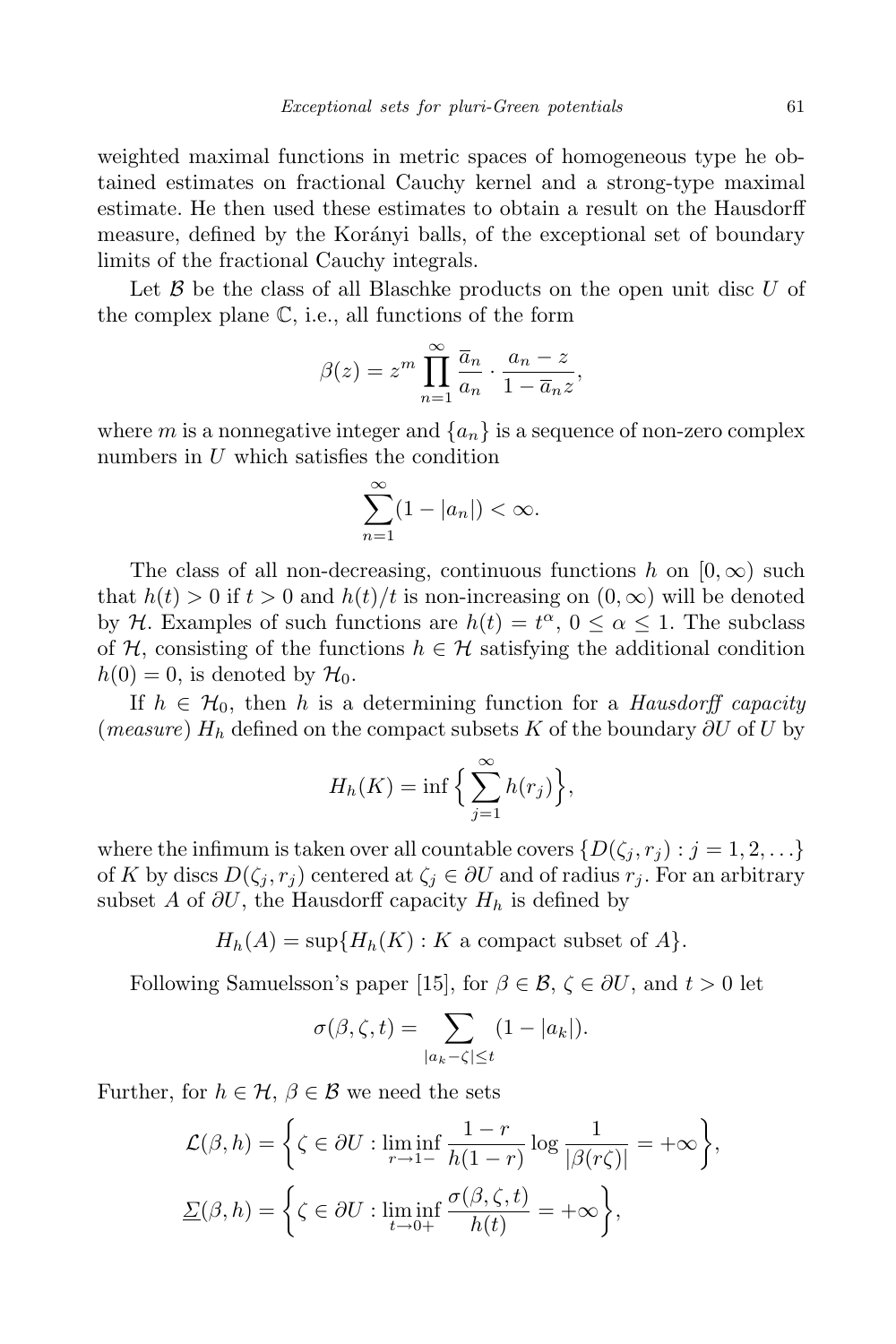62 K. Adzievski

$$
\overline{\Sigma}(\beta, h) = \left\{ \zeta \in \partial U : \limsup_{t \to 0+} \frac{\sigma(\beta, \zeta, t)}{h(t)} = +\infty \right\},\
$$

$$
\mathcal{L}_0(\beta, h) = \left\{ \zeta \in \partial U : \liminf_{r \to 1-} \frac{1-r}{h(1-r)} \log \frac{1}{\beta(r\zeta)} > 0 \right\}.
$$

In like manner, for  $0 < \alpha < 1$  let

$$
\mathcal{L}_{\alpha}(\beta, h) = \left\{ \zeta \in \partial U : \liminf_{\substack{z \to \zeta \\ z \in S_{\alpha}(\zeta)}} \frac{|z - \zeta|}{h(|z - \zeta|)} \log \frac{1}{|\beta(z)|} = +\infty \right\}
$$

for all *Stolz domains*  $S_\alpha(\zeta)$  defined by

$$
S_{\alpha}(\zeta) = \{ z \in U : |z - \zeta| \le \sqrt{\alpha - \alpha^2}, \, |\arg(1 - \overline{\zeta}z)| \le \arcsin \alpha \}.
$$

In [15], Samuelsson proved the following results:

THEOREM A. *If*  $\beta$  *is a Blaschke product, then the set*  $\mathcal{L}_0(\beta, 1)$  *is empty. If*  $h \in \mathcal{H}_0$ , *then* 

$$
H_h(\mathcal{L}_0(\beta,h))=0.
$$

THEOREM B. Let  $h \in \mathcal{H}$  and let  $\beta \in \mathcal{B}$ . Then

$$
\underline{\Sigma}(\beta, h) \subseteq \mathcal{L}_{\alpha}(\beta, h) \subseteq \mathcal{L}(\beta, h) \subseteq \Sigma(\beta, h).
$$

This paper was motivated by the work of Stoll [18], concerning the *nonisotropic Hausdorff capacity* of invariant Green potentials  $G_\mu$  on the unit ball *B* of  $\mathbb{C}^n$ . For  $\zeta \in S = \partial B, \tau \geq 1$ , and  $c > 0$ , let

$$
\mathcal{T}_{\tau,c}(\zeta) = \{z \in B : |1 - \langle z, \zeta \rangle|^{\tau} < c(1 - |z|^2) \}.
$$

The regions  $\mathcal{T}_{\tau,c}(\zeta)$  have tangential contact with the boundary *S* of the ball *B* in all directions at the boundary point  $\zeta \in S$ .

When  $\tau = 1$  and  $2c = \alpha > 1$  the regions  $\mathcal{T}_{\tau,c}(\zeta)$  reduce to the *admissible domains* of Korányi

$$
D_{\alpha}(\zeta) = \left\{ z \in B : |1 - \langle z, \zeta \rangle| < \frac{\alpha}{2} (1 - |z|^2) \right\}.
$$

A function *V* on *B* is said to have a  $\mathcal{T}_{\tau}$ -*limit*  $L$  at  $\zeta \in S$  if

$$
\lim_{\substack{z \to \zeta \\ z \in \mathcal{T}_{\tau,c}(\zeta)}} V(z) = L
$$

for every  $c > 1$   $(c > 1/2$  when  $\tau = 1$ ).

The *exceptional set* for a function *f* defined on the unit ball *B* is the set of all points  $\zeta \in S$  such that f fails to have a  $\mathcal{T}_{\tau}(\zeta)$ -limit at  $\zeta$ .

In [18], Stoll proved the following result concerning tangential limits and exceptional sets: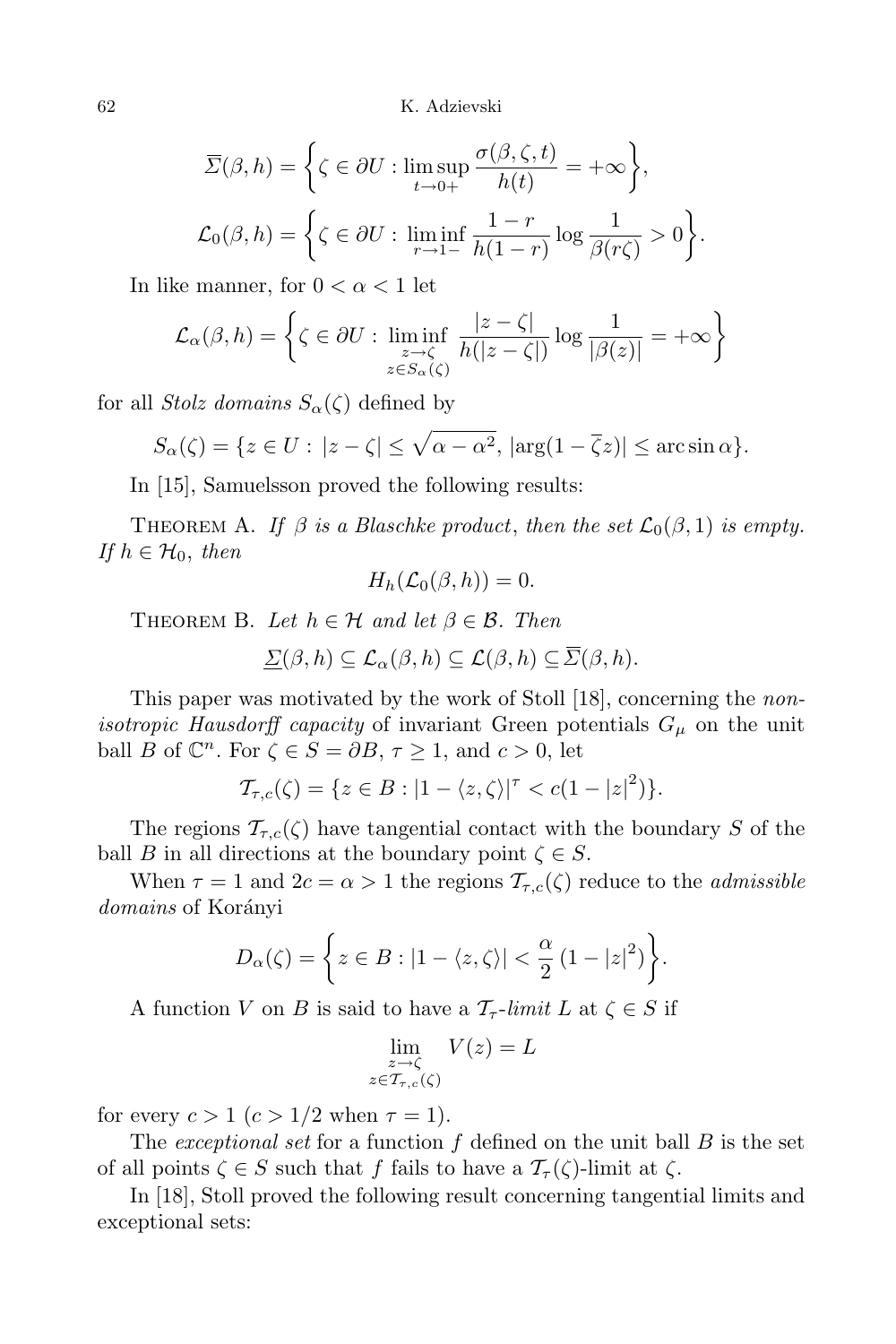Theorem C. *Let f be a non-negative measurable function on B satisfying*

$$
\int_{B} (1 - |z|^2)^{\beta} f^p(z) d\lambda(z) < \infty
$$

*for some*  $p > n$  *and some*  $\beta$  *with*  $0 < \beta < n$ *. Then for each*  $\tau$  *with*  $1 \leq$  $\tau \leq n/\beta$ , *there exists a set*  $E_{\tau} \subseteq S$  *with*  $H_{\beta\tau}(E_{\tau}) = 0$  *such that*  $G_f$  *has*  $\mathcal{T}_{\tau}(\zeta)$ -*limit* 0 *at all*  $\zeta \in S \setminus E_{\tau}$ .

In the above, for  $0 < \alpha < n$ ,  $H_{\alpha}$  denotes the non-isotropic Hausdorff capacity on *S*,  $G_f$  denotes the Green potential of *f*, and  $\lambda$  denotes a measure on *B* invariant under the group of all holomorphic automorphisms of the ball *B*.

The methods used to prove Theorem C allowed Stoll to prove the following result:

THEOREM D. Let  $\{a_i\}$  be a sequence in B satisfying

$$
\sum_{j=1}^{\infty} (1 - |a_j|^2)^{\beta} < \infty
$$

*for some*  $\beta$  *with*  $0 < \beta < n$ , *and let*  $\mu$  *be the measure given by*  $\mu = \sum \delta_{a_j}$ , *where*  $\delta_{a_j}$  *is the unit point-mass measure at*  $a_j$ *. Then for each*  $\tau$  *with*  $1 \leq$  $\tau \leq n/\beta$ , *there exists a set*  $E_{\tau} \subseteq S$  *with*  $H_{\beta\tau}(E_{\tau}) = 0$  *such that*  $G_{\mu}$  *has*  $\mathcal{T}_{\tau}$ *-limit* 0 *at all*  $\zeta \in S \setminus E_{\tau}$ *.* 

In the above theorem,  $G_{\mu}$  denotes the invariant Green potential of the measure *µ* on the unit ball *B*.

The purpose of our paper is to investigate analogues of Stoll's results (Theorems C and D) for pluri-Green potentials in the unit ball of  $\mathbb{C}^n$ . We also extend Samuelsson's results (Theorems A and B) by considering nonisotropic Hausdorff capacity of pluri-Green potentials.

The paper is organized as follows. In Section 2, we introduce the necessary notation and definitions. In Section 3, we give some preliminary results that will be used for the proofs of the main results which are given in Section 4.

This paper is part of the author's dissertation written under the direction of Professor Manfred Stoll at the University of South Carolina.

**2. Notation.** Throughout this paper we use the notation and terminology of Rudin's book [14] and most of the general results used in our paper can be found in that book. For  $n \geq 1$ ,  $\mathbb{C}^n$  denotes the *n*-dimensional complex space, with the usual inner product  $\langle z, w \rangle$  and norm  $|z| = \sqrt{\langle z, z \rangle}$ . *B* will denote the unit ball in  $\mathbb{C}^n$  with  $d\nu$  the Lebesgue measure on *B* normalized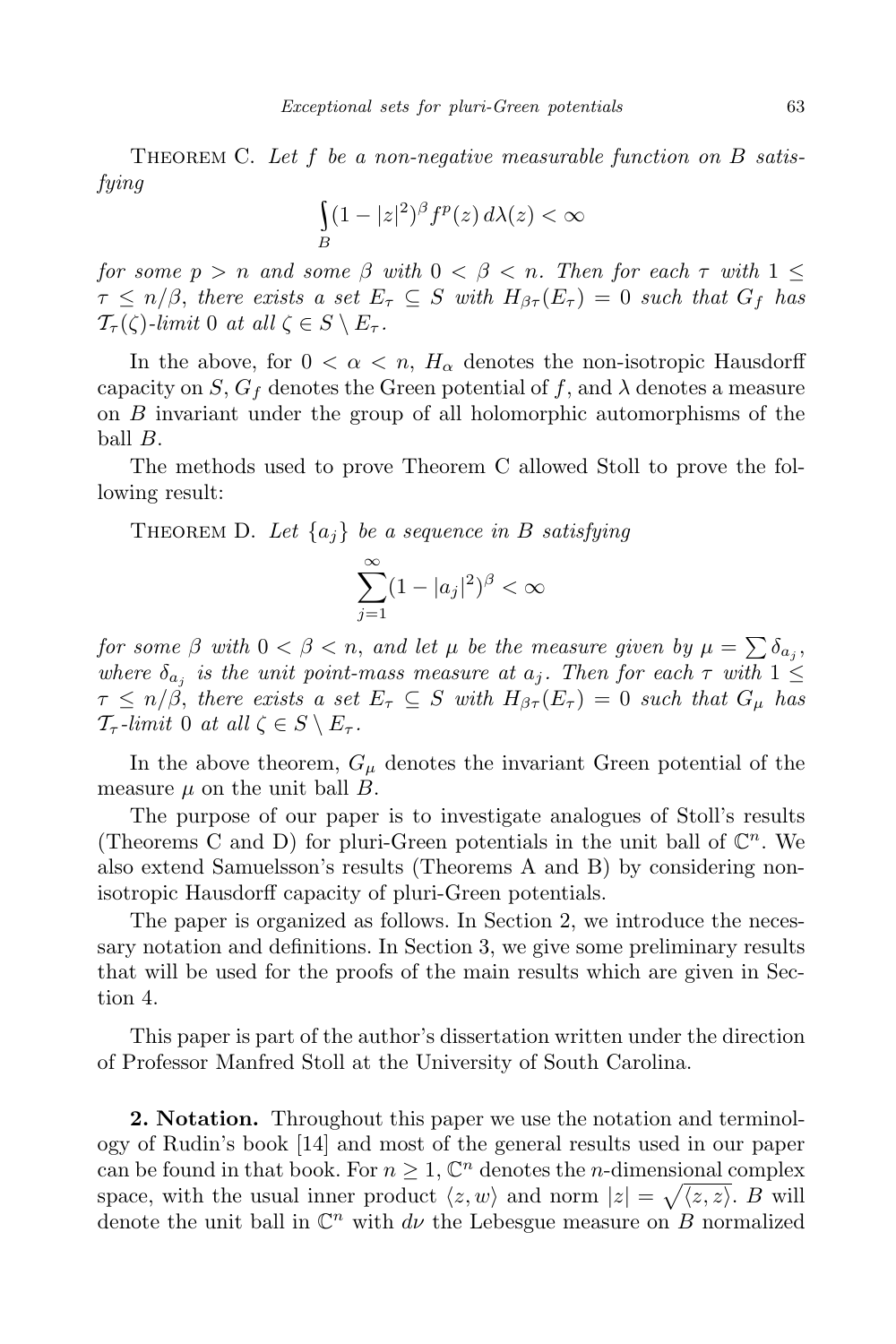so that  $\nu(B) = 1$ , and  $S = \partial B$  will be the boundary of *B* with  $d\sigma$  the surface area measure on *S*, again normalized so that  $\sigma(S) = 1$ .

For  $\delta > 0$  and  $\zeta \in S$  let

$$
Q(\zeta,\delta) = \{\eta \in S : |1 - \langle \eta, \zeta \rangle| < \delta\}.
$$

REMARK. The set  $Q(\zeta, \delta)$  is called a *Korányi ball*.

The following fact, whose proof can be found in [14, p. 66], will be used:

Proposition K. *The function*

$$
d(w, z) = \sqrt{|1 - \langle w, z \rangle|}, \quad w, z \in \overline{B},
$$

*satisfies the triangle inequality*

$$
d(w, z) \le d(w, x) + d(x, z) \quad \text{for all } w, x, z \in \overline{B}.
$$

*Restricted to the sphere S*, the function *d* is a metric, and the sets  $Q(\zeta, \delta)$ *are the corresponding open balls.*

Let *h* be a non-decreasing function on  $[0, \infty)$  vanishing at 0 and satisfying the condition

$$
h(2x) \le ch(x)
$$

for some positive constant *c*. Such a function *h* will be referred to as *allowed*.

REMARK. It is easy to check that each  $h \in \mathcal{H}_0$  is an allowed function.

For an allowed function *h*, the *non-isotropic Hausdorff capacity*  $H_h$  of a compact subset *K* of *S* is defined by

$$
H_h(K) = \inf \Big\{ \sum_{j=1}^{\infty} h(r_j) \Big\},\
$$

where the infimum is taken over all countable covers  $\{Q(\zeta_i, r_i) : j \in \mathbb{N}\}\$ of *K* by Korányi balls  $Q(\zeta_j, r_j)$  centered at  $\zeta_j \in S$  and of radius  $r_j$ . For an arbitrary subset  $A$  of  $S$ , the non-isotropic Hausdorff capacity  $H_h$  is defined by

 $H_h(A) = \sup\{H_h(K): K \text{ a compact subset of } A\}.$ 

For basic definitions, background and more information on the nonisotropic Hausdorff capacity we refer to [12], [13] and [16].

For each  $z \in B$ ,  $\phi_z$  denotes the holomorphic automorphism of *B* satisfying  $\phi_z(0) = z$ ,  $\phi_z(z) = 0$  and  $\phi_z \circ \phi_z(w) = w$  for every  $w \in B$ . The following identity will be useful throughout:

(2.1) 
$$
1 - |\phi_a(z)|^2 = \frac{(1 - |z|^2)(1 - |a|^2)}{|1 - \langle z, a \rangle|^2}
$$

for all  $a \in B$  and  $z \in \overline{B}$ .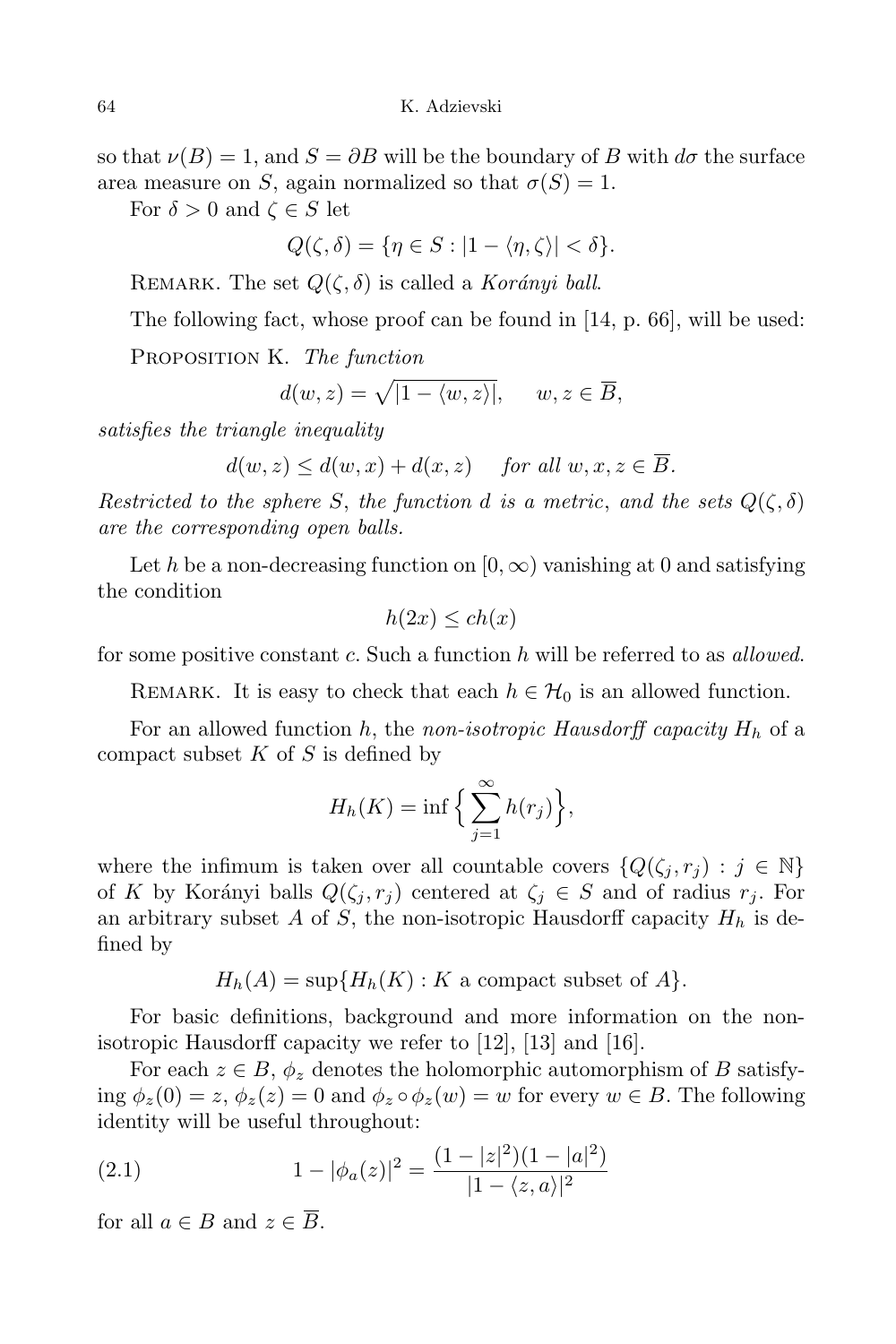*M* will denote the *Möbius group* (of all holomorphic automorphisms) of the ball *B*. By Cartan's theorem it follows that  $\psi \in \mathcal{M}$  if and only if  $\psi = u \circ \phi_a$  for a unique unitary transformation *u* on  $\mathbb{C}^n$ , where  $a = \psi^{-1}(0)$ .

For  $r > 0$ , let

$$
B_r = \{ z \in \mathbb{C}^n : |z| < r \},
$$

and for  $a \in B$ ,  $a \neq 0$ , let

$$
E(a) = \phi_a(B_{1/2}).
$$

Since  $\phi_a$  is an involution,  $z \in E(a)$  if and only if  $|\phi_a(z)| < 1/2$ .

We denote by  $\lambda$  the measure on *B* defined by

$$
d\lambda(z) = \frac{d\nu(z)}{(1-|z|^2)^{n+1}}.
$$

This measure is *M*-invariant, i.e.

$$
\int_{B} f(z) d\lambda(z) = \int_{B} (f \circ \psi)(z) d\lambda(z)
$$

for each  $f \in L^1(d\lambda)$  and all  $\psi \in \mathcal{M}$ .

The *Laplace–Beltrami operator* (invariant Laplacian)  $\widetilde{\Delta}$  on *B* is given by

$$
\widetilde{\Delta}f(z) = \frac{1}{n+1} \,\Delta(f \circ \phi_z)(0) = \frac{4(1-|z|^2)}{n+1} \sum_{i,j=1}^n (\delta_{i,j} - z_i \overline{z}_j) \, \frac{\partial^2 f}{\partial z_j \partial \overline{z}_i},
$$

where

$$
\delta_{i,j} = \begin{cases} 1 & \text{for } i = j, \\ 0 & \text{for } i \neq j, \end{cases}
$$

and  $\Delta$  is the usual Laplacian in  $\mathbb{R}^{2n}$ .

The *Green function* for the Laplace–Beltrami operator  $\widetilde{\Delta}$  is given by

$$
G(z, w) = g(\phi_z(w)),
$$

where

$$
g(z) = \frac{n+1}{2n} \int_{|z|}^{1} (1-t^2)^{n-1} t^{-2n+1} dt.
$$

REMARK. For  $n = 1$ ,  $g(z) = -\log(|z|)$ , and the Green function for the Laplace–Beltrami operator  $\Delta$  coincides with the usual Green function  $G$  on the unit disc *U*.

If  $\mu$  is a non-negative regular Borel measure on  $B$ , then the function

$$
G_{\mu}(z) = \int_{B} G(z, w) d\mu(w)
$$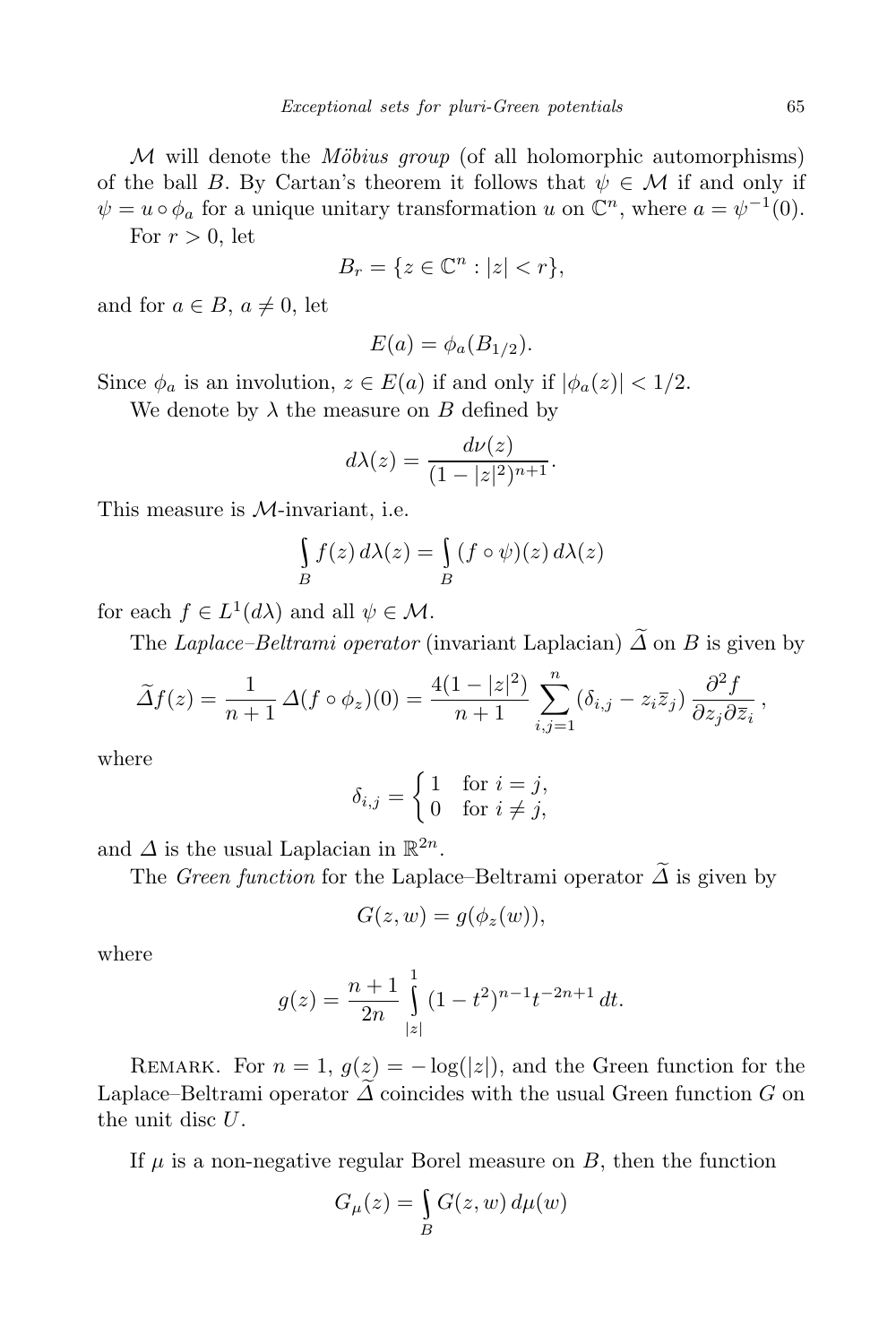is called the *invariant Green potential* of  $\mu$  on  $B$ , provided

$$
\int\limits_B G(z_0, w) d\mu(w) < \infty
$$

for some  $z_0 \in B$ . The above condition is satisfied if and only if

$$
\int_{B} (1-|w|^2)^n \, d\mu(w) < \infty.
$$

For each fixed  $w \in B$ , the function

$$
z \mapsto \log \frac{1}{|\phi_z(w)|}
$$

is called the *pluri-Green function* of *B* with pole at *w*. When  $n = 1$ ,

$$
\log \frac{1}{|\phi_a(z)|} = \log \left| \frac{1 - z\bar{a}}{z - a} \right|,
$$

which is the usual Green function on *U*.

If  $\mu$  is a non-negative regular Borel measure on  $B$  then the function

$$
V_{\mu}(z) = \int_{B} \log \frac{1}{|\phi_{z}(w)|} d\mu(w)
$$

is called the *invariant pluri-Green potential* of  $\mu$  on  $B$ , provided

$$
\int_{B} \log \frac{1}{|\phi_{z_0}(w)|} d\mu(w) < \infty,
$$

for some  $z_0 \in B$ . In [1] it is shown that this is equivalent to

(2.2) 
$$
\int\limits_B (1-|w|^2) d\mu(w) < \infty.
$$

For  $\zeta \in S$  and  $t > 0$  let

$$
B_t(\zeta) = \{ z \in B : |1 - \langle z, \zeta \rangle| \le t \},\
$$

and for a non-negative regular Borel measure  $\mu$  satisfying the growth condition (2*.*2) let

(2.3) 
$$
r(\mu,\zeta,t) = \int_{B_t(\zeta)} (1-|w|^2) d\mu(w).
$$

For a regular Borel measure  $\mu$  on *B* satisfying the growth condition (2.2), and for  $h\in\mathcal{H}$  and  $0<\alpha<1$  we introduce the sets

$$
\mathcal{L}(\mu, h) = \left\{ \zeta \in S : \liminf_{r \to 1^{-}} \frac{1 - r}{h(1 - r)} V_{\mu}(r\zeta) = +\infty \right\},\
$$

$$
\mathcal{L}_{\alpha}(\mu, h) = \left\{ \zeta \in S : \liminf_{\substack{z \to \zeta \\ z \in D_{\alpha}(\zeta)}} \frac{|1 - \langle z, \zeta \rangle|}{h(|1 - \langle z, \zeta \rangle|)} V_{\mu}(z) = +\infty \right\},\
$$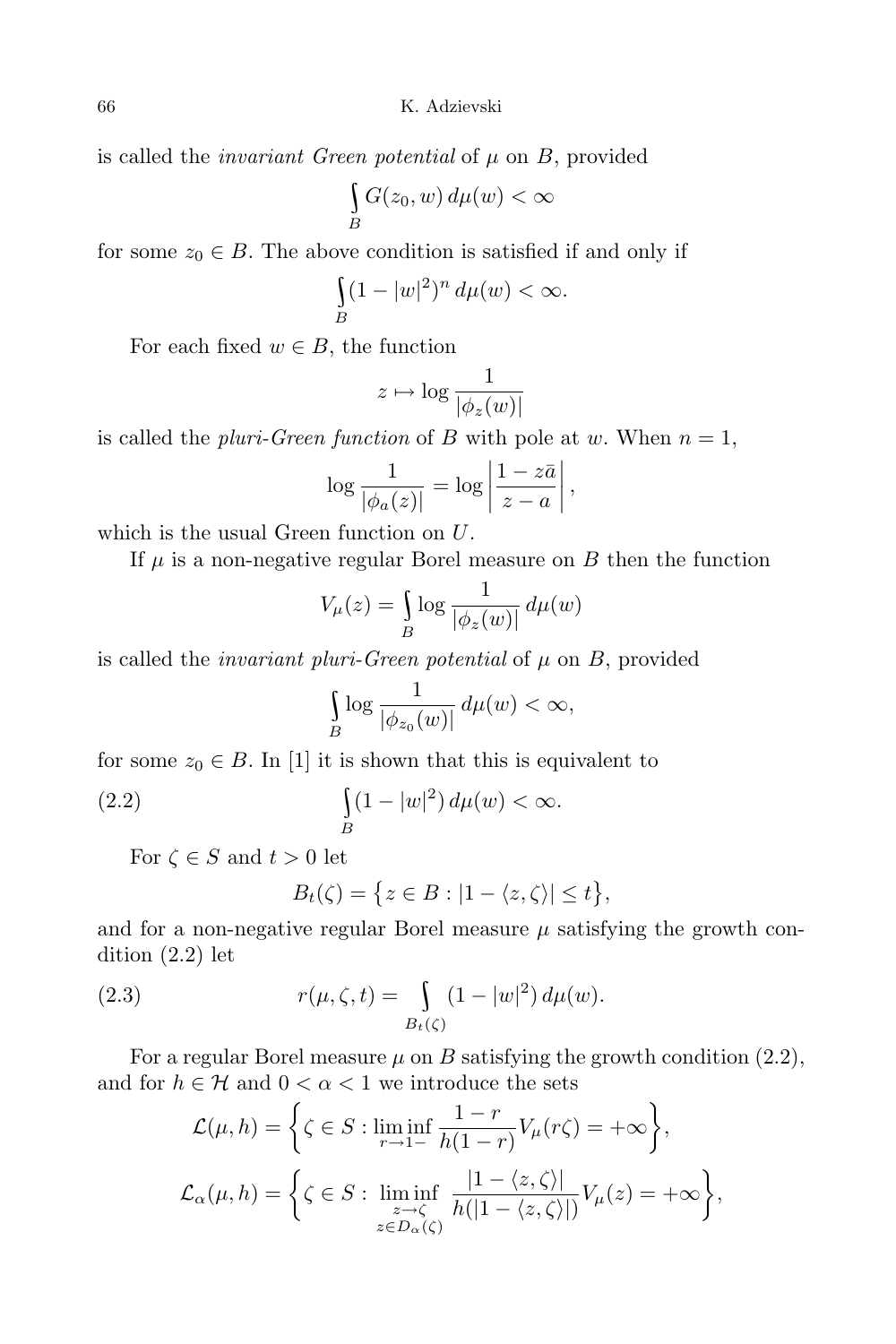*Exceptional sets for pluri-Green potentials* 67

$$
\mathcal{R}(\mu, h) = \left\{ \zeta \in S : \liminf_{t \to 0+} \frac{r(\mu, \zeta, t)}{h(t)} = +\infty \right\},\
$$

$$
\overline{\mathcal{R}}(\mu, h) = \left\{ \zeta \in S : \limsup_{t \to 0+} \frac{r(\mu, \zeta, t)}{h(t)} = +\infty \right\},\
$$

$$
\mathcal{L}_0(\mu, h) = \left\{ \zeta \in S : \liminf_{r \to 1-} \frac{1-r}{h(1-r)} V_\mu(r\zeta) > 0 \right\}.
$$

A final remark on notation: throughout this paper we will use the same letter *C* or  $C(a, b)$  to denote various absolute positive constants or positive constants which depend only on the indicated variables, but not necessarily the same on any two occurrences.

**3. Preliminary results.** In this section several preliminary results are given that will be used for the proof of the main theorems.

For  $z \in B$ , *c* a real number, and  $\alpha > n$  consider

$$
J_{c,\alpha}(z) = \int_{B} \frac{(1-|w|^2)^{\alpha}}{|1-\langle z,w\rangle|^{\alpha+c}} d\lambda(w).
$$

The following asymptotic estimate will play an important role in the proof of our main results; its proof can be found in [14, pp. 17–18].

PROPOSITION 3.1.

$$
J_{c,\alpha}(z) \approx \begin{cases} (1-|z|^2)^{-c}, & c > 0, \\ \log \frac{1}{1-|z|^2}, & c = 0, \\ 1, & c < 0. \end{cases}
$$

The notation  $a(z) \approx b(z)$  means that the ratio  $a(z)/b(z)$  has a finite limit as  $|z| \to 0$ .

The next, "Frostman type" theorem (Theorem 1 in [11], proved for *h*(*t*)  $= t<sup>m</sup>$ ) is the key to the proof of our main results. The extension to arbitrary allowed *h* (see [2]) poses no difficulty.

Theorem 3.2. *Let h be an allowed function. For a compact subset K of*  $S$ ,  $H_h(K) > 0$  *if and only if*  $K$  *contains the support of a positive measure*  $\nu \not\equiv 0$  *satisfying* 

$$
(3.1) \t\t \nu(Q(\zeta,\delta)) \le Ch(\delta)
$$

*for all*  $\delta > 0$  *and*  $\zeta \in S$  *and an absolute constant C.* 

The following covering lemma (see [14, Lemma 5*.*2*.*3]) will also be needed:

Lemma 3.3. *Suppose that E is the union of a finite collection*  ${Q(\zeta_i, \delta_i)}$  *of Korányi balls. Then there exists a finite disjoint subcollection*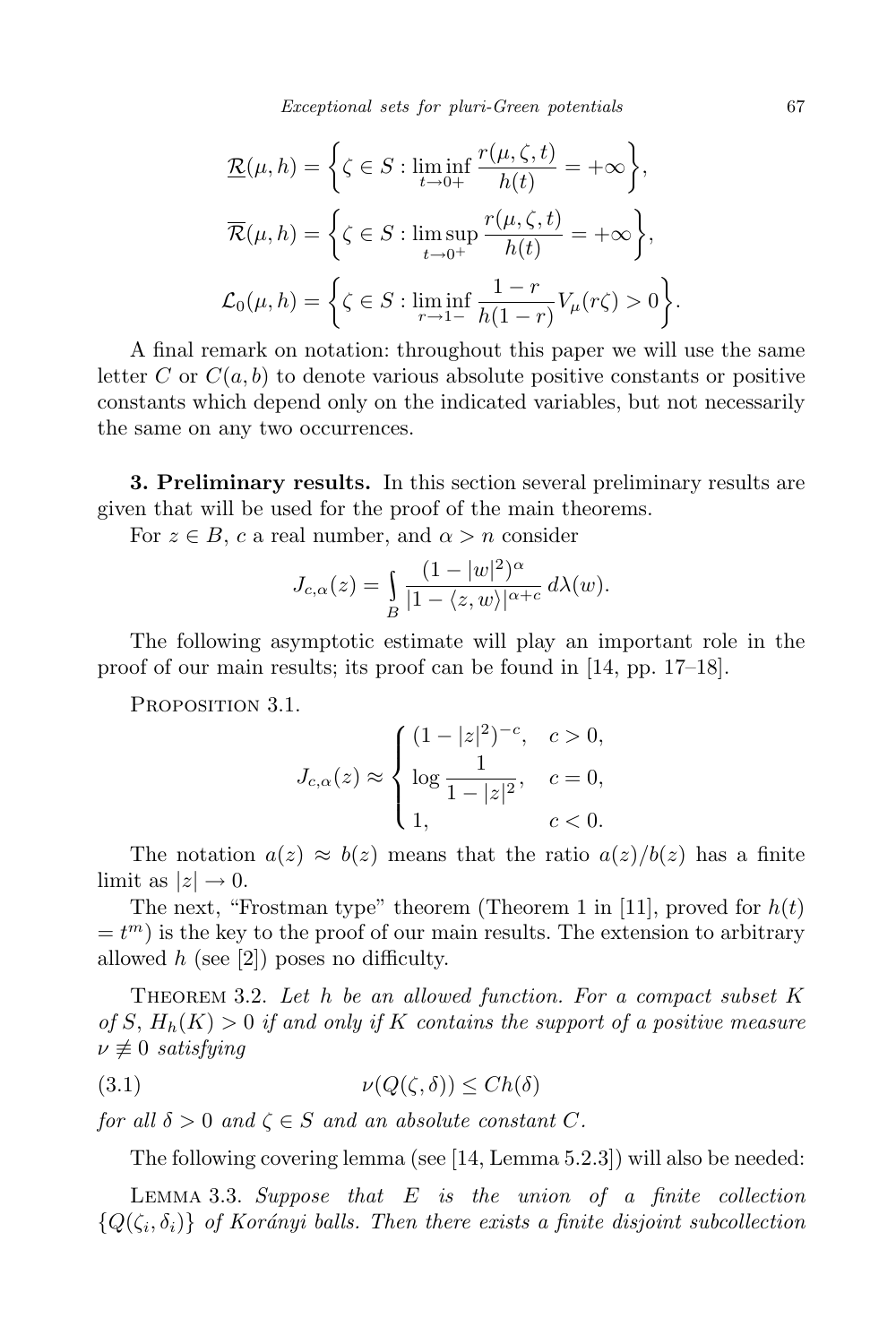$\{Q(\zeta_{i_k}, \delta_{i_k})\}_{k=1}^m$  *such that* 

$$
E \subseteq \bigcup_{k=1}^{m} Q(\zeta_{i_k}, 9\delta_{i_k}) \quad \text{and} \quad \sigma(E) \le C_n \sum_{k=1}^{m} \sigma(Q(\zeta_{i_k}, \delta_{i_k})),
$$

*where*  $C_n$  *is a constant depending only on n.* 

On several occasions in the paper we shall use the following elementary inequality:

(3*.*2) log *x ≤ x −* 1 for *x >* 0.

Now, we proceed to several other lemmas, analogous to those in [15].

LEMMA 3.4. Let t be a fixed number such that  $0 < t < 1/3$  and let  $I_t = [1 - 3t, 1 - 2t]$ *. For*  $\zeta \in S$  *and*  $z \in B$  *let* 

$$
G_{\zeta,t}(z) = \int\limits_{I_t} \log \frac{1}{|\phi_z(r\zeta)|} dr.
$$

*Then there exist positive constants*  $C_1$  *and*  $C_2$ *, independent of*  $\zeta$ *, z and t, such that*

(3.3) 
$$
G_{\zeta,t}(z) \leq C_1(1-|z|^2)
$$

*and*

(3.4) 
$$
G_{\zeta,t}(z) \leq C_2 t^2 \frac{1-|z|}{|1-\langle z,\zeta\rangle|^2}
$$

*for all*  $z \in B$ *.* 

*Proof.* First, suppose that  $\zeta = e_1 = (1, \ldots, 0)$ . For  $z \in B$ , by the identity (2*.*1) we have

$$
G_{e_1,t}(z) = \frac{1}{2} \int_{I_t} \log \left\{ 1 + \frac{(1 - r^2)(1 - |z|^2)}{|1 - \langle z, re_1 \rangle|^2 - (1 - r^2)(1 - |z|^2)} \right\} dr
$$
  

$$
\leq \frac{1}{2} \int_{I_t} \log \left\{ 1 + \frac{(1 - r^2)(1 - |z|^2)}{||z| - r|^2} \right\} dr.
$$

CASE 1. If  $\min\{|z| - r| : r \in I_t\} \geq t$ , then by (3.2) we have

$$
\frac{1}{2} \int_{I_t} \log \left\{ 1 + \frac{12t(1 - |z|)}{t^2} \right\} dr \le 6 \frac{1 - |z|}{t} \int_{I_t} dr \le 6(1 - |z|),
$$

which proves (3.3) for  $\zeta = e_1$  in this case.

CASE 2. If  $\min\{|z| - r| : r \in I_t\} \le t$ , then  $1 - |z| = 1 - r - (|z| - r) >$ 1  $− r − t ≥ t$ . Therefore in this case we have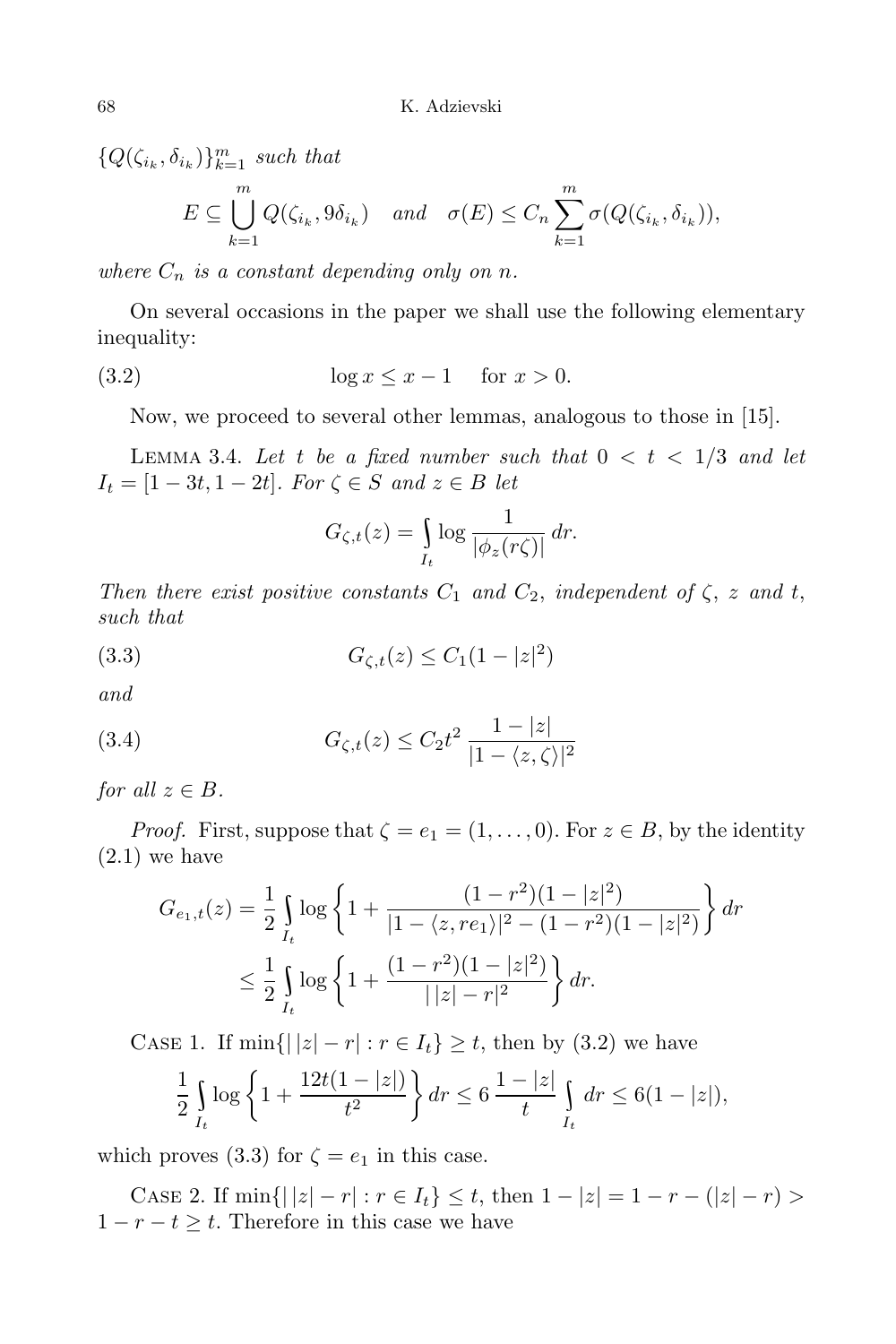$$
G_{e_1,t}(z) \leq \frac{1}{2} \int_{I_t} \log \left\{ 1 + \frac{6t(1-|z|^2)}{||z|-r|^2} \right\} dr \leq \frac{1}{2} \int_{I_t} \log \left\{ 1 + \left( \frac{4(1-|z|)}{||z|-r|} \right)^2 \right\} dr
$$
  

$$
\leq \int_{|z|}^{\infty} \log \left\{ 1 + \left( \frac{4(1-|z|)}{||z|-r|} \right)^2 \right\} dr
$$
  

$$
\leq 4(1-|z|) \int_0^{\infty} \frac{1}{x^2} \log(1+x^2) dx \leq C(1-|z|^2),
$$

which proves (3.3) for  $\zeta = e_1$ .

To prove (3.4) for  $\zeta = e_1$ , first notice that for  $z = (z_1, \ldots, z_n) \in B$  we have  $|1 - \langle z, re_1 \rangle|^2 - (1 - r^2)(1 - |z|^2) \ge |z_1 - r|^2.$ 

The last inequality is easily verified. Indeed, using the obvious inequality  $|z| \geq |z_1|$  we have

$$
|1 - \langle z, re_1 \rangle|^2 - (1 - r^2)(1 - |z|^2) = |1 - rz_1|^2 - (1 - r^2)(1 - |z|^2)
$$
  
\n
$$
\ge |1 - rz_1|^2 - (1 - r^2)(1 - |z_1|^2)
$$
  
\n
$$
= |r - z_1|^2.
$$

Now let  $z = (z_1, \ldots, z_n) \in B$  be such that  $|1 - z_1| > 4t$ . Then for  $r \in I_t$ ,

$$
|z_1 - r| \ge |1 - z_1| - (1 - r) \ge |1 - z_1| - 3t
$$
  
> 
$$
|1 - z_1| - \frac{3}{4}|1 - z_1| = \frac{1}{4}|1 - z_1|.
$$

Therefore from (3.5) and (3.2) it follows that

$$
G_{e_1,t}(z) = \frac{1}{2} \int_{I_t} \log \left\{ 1 + \frac{(1 - r^2)(1 - |z|^2)}{|1 - \langle z, re_1 \rangle|^2 - (1 - r^2)(1 - |z|^2)} \right\} dr
$$
  

$$
\leq \frac{1}{2} \int_{I_t} \log \left\{ 1 + \frac{12t(1 - |z|)}{|z_1 - r|^2} \right\} dr \leq \frac{1}{2} \int_{I_t} \frac{(12t)(1 - |z|)}{|z_1 - r|^2} dr
$$
  

$$
\leq \frac{1}{2} \frac{(12t)(16t)(1 - |z|)}{|1 - z_1|^2} = 96t^2 \frac{1 - |z|}{|1 - \langle z, e_1 \rangle|^2}.
$$

If  $|1 - z_1|$  *< 4t*, then by (3.3) for  $ζ = e_1$ , we have

$$
G_{e_1,t}(z) \le C_1(1-|z|^2) = C_1(1-|z|^2) \frac{|1-z_1|^2}{1-z_1|^2}
$$
  
 
$$
\le 2C_1 16t^2 \frac{1-|z|}{|1-\langle z, e_1 \rangle|^2} = C_2 t^2 \frac{1-|z|}{|1-\langle z, \zeta \rangle|^2}.
$$

This completes the proof of (3.4) for  $\zeta = e_1$ . Now let  $\zeta \in S$  be arbitrary, and let  $\psi$  be the unitary transformation on  $\mathbb{C}^n$  such that  $\psi(e_1) = \zeta$ . From the identity (2.1) we have  $|\phi_z(\psi(w))| = |\phi_{\psi^{-1}(z)}(w)|$ , and so the proof of (3.3) and (3.4) for arbitrary  $\zeta$  reduces to the one for  $\zeta = e_1$ .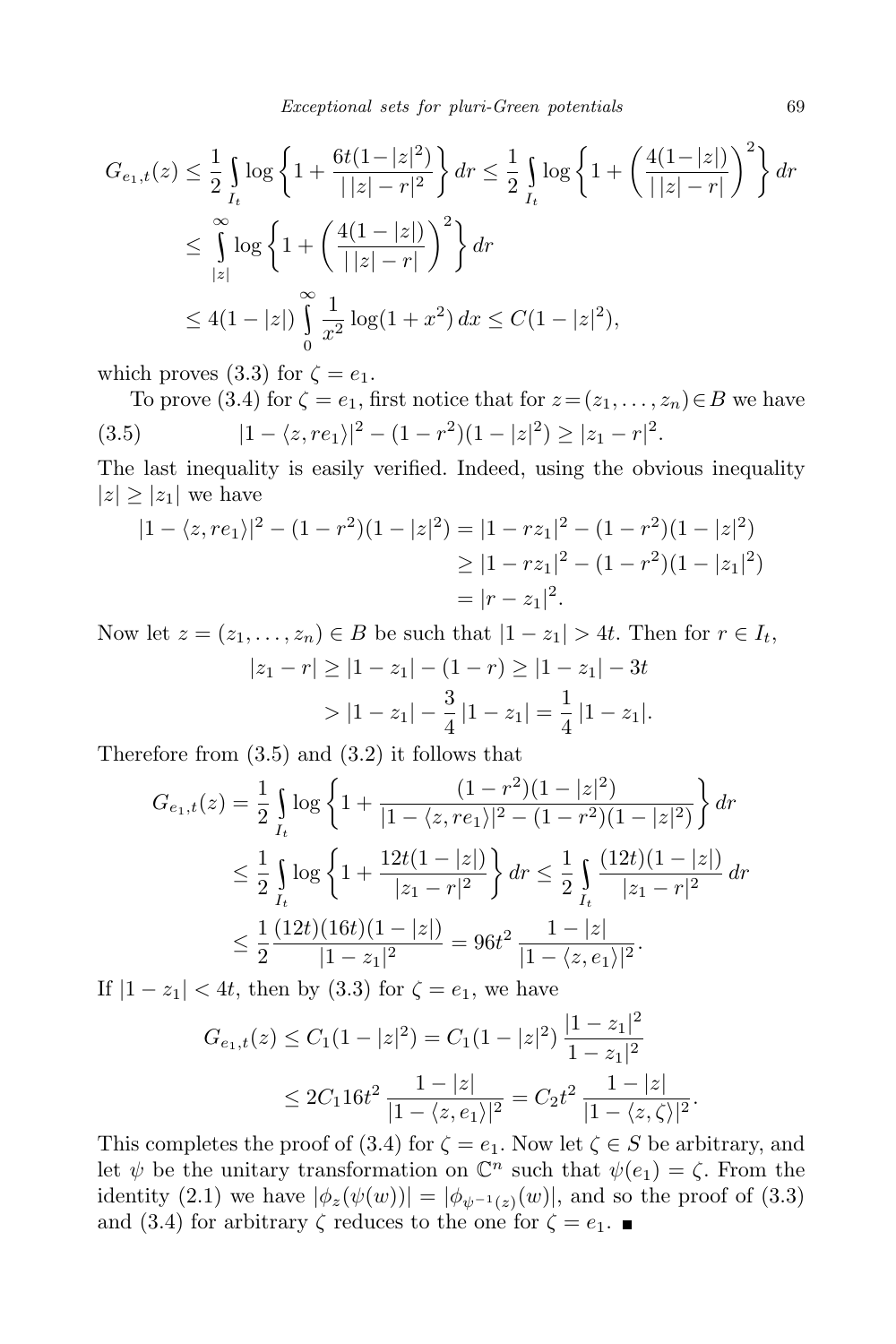LEMMA 3.5. Let *t* and  $I_t$  be as in Lemma 3.4 and let  $\zeta \in S$  and  $h \in H$ *be such that*

$$
r(\mu, \zeta, x) \le h(x)
$$

*for all x >* 0 *and every non-negative regular Borel measure µ on B satisfying the growth condition* (2*.*2)*. Then there exists an absolute constant C which does not depend on t such that*

$$
\inf_{r \in I_t} \{ V_\mu(r\zeta) \} \le C \, \frac{h(t)}{t}.
$$

*Proof.* From the definition of  $G_{\zeta,t}$  and Fubini's theorem we have

$$
\begin{split} \int_{B} G_{\zeta,t}(z) \, d\mu(z) &= \int_{I_t} \bigg( \int_{B} \log \frac{1}{|\phi_z(r\zeta)|} \, d\mu(z) \bigg) \, dr \\ &= \int_{I_t} \bigg( \int_{B} \log \frac{1}{|\phi_{r\zeta}(z)|} \, d\mu(z) \bigg) \, dr \\ &= \int_{I_t} V_\mu(r\zeta) \, dr \ge \int_{I_t} (\inf_{s \in I_t} \{ V_\mu(s\zeta) \}) \, dr = t \inf_{s \in I_t} V_\mu(s\zeta). \end{split}
$$

Thus

$$
\inf_{r \in I_t} \{ V_\mu(r\zeta) \} \le \frac{1}{t} \int_B G_{\zeta,t}(z) \, d\mu(z)
$$

for every *t* with  $0 < t < 1/3$ . Therefore from  $(3.2)$  and  $(3.3)$  it follows that

$$
\inf_{r \in I_t} \{ V_\mu(r\zeta) \} \leq \frac{1}{t} \int_{B_t(\zeta)} G_{\zeta,t}(z) d\mu(z) + \frac{1}{t} \int_{B \setminus B_t(\zeta)} G_{\zeta,t}(z) d\mu(z)
$$
\n
$$
\leq \frac{C_1}{t} \int_{B_t(\zeta)} (1 - |z|^2) d\mu(z) + C_2 t \int_{B \setminus B_t(\zeta)} \frac{1 - |z|^2}{|1 - \langle z, \zeta \rangle|^2} d\mu(z).
$$

If for  $j = 1, 2, \ldots$  we set

$$
A_{j,t}(\zeta) = \{ z \in B : 2^{j-1}t < |1 - \langle z, \zeta \rangle | \le 2^j t \},\
$$

then from the last estimate and the definition (2.3) of  $r(\mu, \zeta, t)$  we have

$$
\inf_{r \in I_t} \{ V_\mu(r\zeta) \} \leq \frac{C_1}{t} r(\mu, \zeta, t) + C_2 t \sum_{j=1}^{\infty} \int_{A_{j,t}(\zeta)} \frac{1 - |z|}{|1 - \langle z, \zeta \rangle|^2} d\mu(z)
$$
\n
$$
\leq \frac{C_1}{t} r(\mu, \zeta, t) + C_2 t \sum_{j=1}^{\infty} \int_{A_{j,t}(\zeta)} \frac{1 - |z|}{t^2 2^{2j - 2}} d\mu(z)
$$
\n
$$
\leq \frac{C_1}{t} r(\mu, \zeta, t) + \frac{C_2}{t} \sum_{j=1}^{\infty} 2^{2 - 2j} r(\mu, \zeta, 2^j t) = \frac{C}{t} h(t).
$$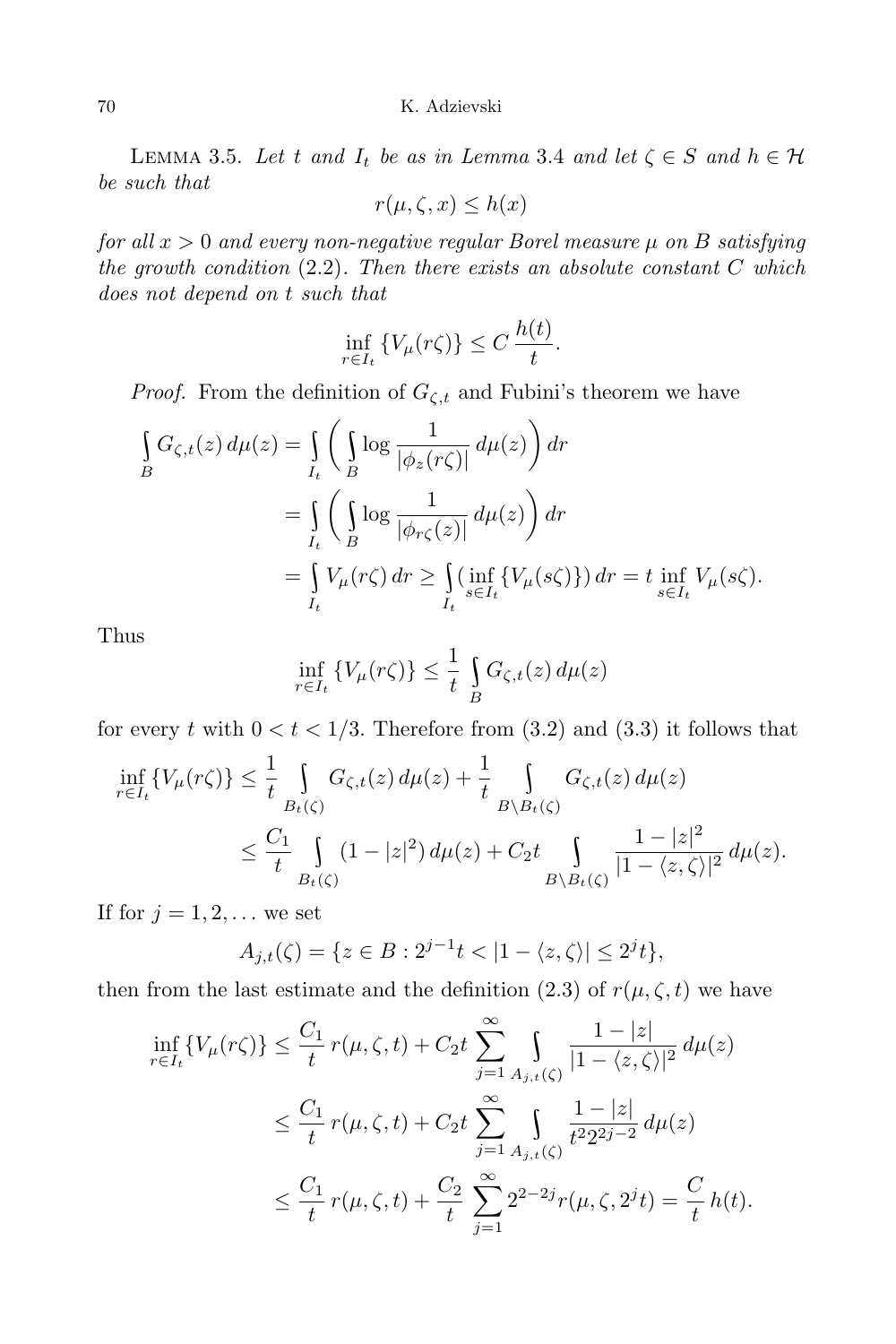By hypothesis,  $r(\mu, \zeta, x) \leq h(x)$  for every  $x > 0$ , and therefore from the above it follows that

$$
\inf_{r \in I_t} \{ V_\mu(r\zeta) \} \le \frac{C_1}{t} h(t) + \frac{C_2}{t} \sum_{j=1}^\infty 2^{-2j+2} h(2^j t) \n\le \frac{C_1}{t} h(t) + \frac{C_2}{t} \sum_{j=1}^\infty 2^{-2j+2} 2^j h(t) = \frac{C_1 + C_2'}{t} h(t).
$$

Above we used the fact that  $h(kx) \leq kh(x)$  for every  $k \geq 1$  and every  $x > 0$ . This follows easily from the hypothesis that the function  $h(t)/t$  is non-increasing on the interval  $(0, \infty)$ .

LEMMA 3.6. Let  $\alpha > 1/2$  be fixed. Then there exist two positive constants *C*<sup>1</sup> *and C*<sup>2</sup> *such that*

(a) 
$$
C_1 \liminf_{t \to 0+} \frac{r(\mu, \zeta, t)}{h(t)} \leq \liminf_{\substack{z \to \zeta \\ z \in D_{\alpha}(\zeta)}} \frac{|1 - \langle z, \zeta \rangle|}{h(|1 - \langle z, \zeta \rangle|)} V_{\mu}(z),
$$

*and*

(b) 
$$
\liminf_{r \to 1^{-}} \frac{1-r}{h(1-r)} V_{\mu}(r\zeta) \leq C_2 \limsup_{t \to 0^{+}} \frac{r(\mu, \zeta, t)}{h(t)}
$$

*for all*  $\zeta \in S$ ,  $h \in H$ , *and all non-negative regular Borel measures*  $\mu$  *satisfying the growth condition* (2*.*2)*.*

*Proof.* From the identity (2*.*1) and the inequality (3*.*2) we have

$$
V_{\mu}(z) = -\frac{1}{2} \int_{B} \log \left\{ 1 - \frac{(1 - |z|^2)(1 - |w|^2)}{|1 - \langle z, w \rangle|^2} \right\} d\mu(w)
$$
  
\n
$$
\geq \frac{1}{2} \int_{B} \frac{(1 - |z|^2)(1 - |w|^2)}{|1 - \langle z, w \rangle|^2} d\mu(w)
$$
  
\n
$$
\geq \frac{1}{2} \int_{B_{\ell}(\zeta)} \frac{(1 - |z|^2)(1 - |w|^2)}{|1 - \langle z, w \rangle|^2} d\mu(w),
$$

where  $t = |1 - \langle z, \zeta \rangle|$ . Therefore, for all  $z \in D_\alpha(\zeta)$  we have

(3.6) 
$$
V_{\mu}(z) \geq \frac{|1-\langle z,\zeta\rangle|}{\alpha} \int_{B_{t}(\zeta)} \frac{(1-|w|)}{|1-\langle z,w\rangle|^{2}} d\mu(w).
$$

Since  $\sqrt{|1 - \langle z, w \rangle|}$  satisfies the triangle inequality on  $\overline{B} \times \overline{B}$  (Theorem K), for all  $w \in B_t(\zeta)$  we have

$$
|1 - \langle z, w \rangle| \le 4|1 - \langle z, \zeta \rangle|.
$$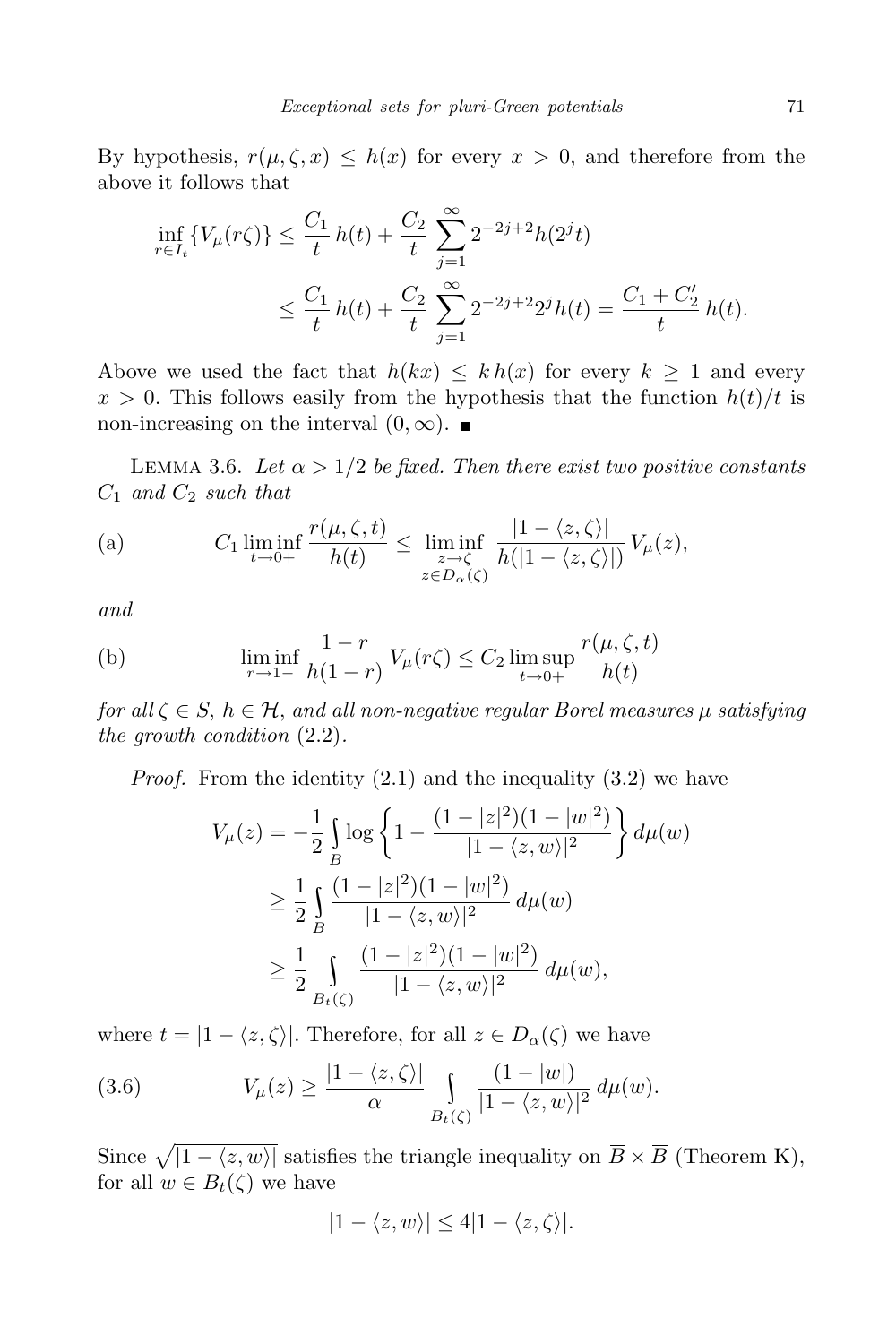Therefore, for all  $z \in D_\alpha(\zeta)$ , from (3.6) we have

$$
V_{\mu}(z) \ge \frac{|1 - \langle z, \zeta \rangle|}{\alpha} \frac{1}{16|1 - \langle z, \zeta \rangle|^2} \int_{B_t(\zeta)} (1 - |w|) d\mu(w)
$$
  
 
$$
\ge \frac{r(\mu, \zeta, |1 - \langle z, \zeta \rangle|)}{32\alpha|1 - \langle z, \zeta \rangle|}.
$$

Hence, for all  $z \in D_\alpha(\zeta)$ ,

$$
\frac{|1-\langle z,\zeta\rangle|}{h(|1-\langle z,\zeta\rangle|)} V_{\mu}(z) \geq C(\alpha) \frac{r(\mu,\zeta,|1-\langle z,\zeta\rangle|)}{h(|1-\langle z,\zeta\rangle|)},
$$

from which our estimate (a) easily follows.

To prove (b), we may assume that

$$
\limsup_{t \to 0+} \frac{r(\mu, \zeta, t)}{h(t)} = l, \quad 0 \le l < \infty.
$$

Let  $\varepsilon > 0$  be given. Then there exists  $t_0 > 0$  such that  $r(\mu, \zeta, t) < (l + \varepsilon)h(t)$ for all  $0 < t \leq t_0$ . Let  $\mu_1$  be the restriction of  $\mu$  to  $B_{t_0}(\zeta)$ , and let

$$
V_1(z) = \int_{B_{t_0}(\zeta)} \log \frac{1}{|\phi_z(w)|} d\mu(w) = \int_B \log \frac{1}{|\phi_z(w)|} d\mu_1(w),
$$
  

$$
V_2(z) = \int_{B \setminus B_{t_0}(\zeta)} \log \frac{1}{|\phi_z(w)|} d\mu(w).
$$

It is obvious that  $V_2(r\zeta) \to 0$  as  $r \to 1$ -. Now consider  $V_1$ . Let  $x > 0$ . If  $x \le t_0$ , then

$$
r(\mu_1, \zeta, x) = r(\mu, \zeta, x) < (l + \varepsilon)h(x).
$$

If  $x > t_0$ , then

$$
r(\mu_1, \zeta, x) = r(\mu, \zeta, t_0) < (l + \varepsilon)h(t_0) \le (l + \varepsilon)h(x).
$$

Therefore, for all  $x > 0$  we have

$$
r(\mu_1, \zeta, x) \le (l + \varepsilon)h(x).
$$

Applying now Lemma 3.5 to  $\mu_1$  and  $(l + \varepsilon)h(x)$  we obtain

$$
\inf \left\{ \frac{(1-r)}{h(1-r)} V_{\mu_1}(r\zeta) : r \in I_t \right\} \le \frac{3t}{h(3t)} \inf \{ V_{\mu_1}(r\zeta) : r \in I_t \}
$$
  

$$
\le \frac{3t}{h(3t)} C_1(l+\varepsilon) \frac{h(t)}{t} = 3C_1 \frac{h(t)}{h(3t)} (l+\varepsilon) \le 3C_1(l+\varepsilon).
$$

In the last step above we have used the fact that  $h(t) \leq h(3t)$ .

Therefore

$$
\liminf_{r \to 1^{-}} \frac{1-r}{h(1-r)} V_{\mu_1}(r\zeta) \leq 3C_1(l+\varepsilon),
$$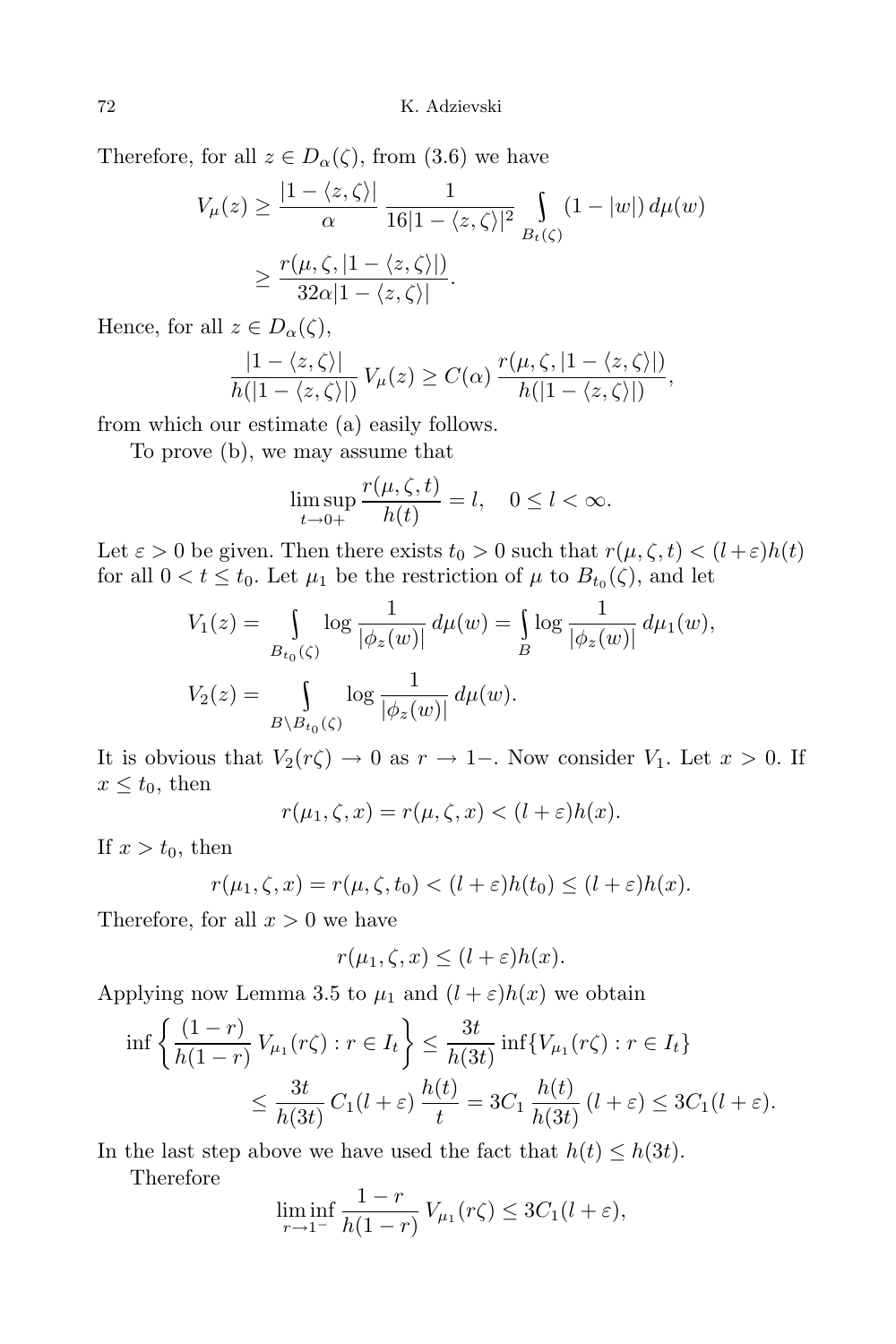and since  $\varepsilon > 0$  was arbitrary it follows that

$$
\liminf_{r \to 1-} \frac{1-r}{h(1-r)} V_{\mu}(r\zeta) \le 3C_1 l = 3C_1 \limsup_{t \to 0+} \frac{r(\mu, \zeta, t)}{h(t)},
$$

as required.

LEMMA 3.7. Let  $h \in \mathcal{H}_0$ . For a non-negative regular Borel measure  $\mu$ *on B which satisfies the growth condition* (2*.*2) *let*

$$
\overline{\mathcal{R}}_0(\mu, h) = \left\{ \zeta \in S : \limsup_{t \to 0+} \frac{r(\mu, \zeta, t)}{h(t)} > 0 \right\}.
$$

*Then*

$$
H_h(\overline{\mathcal{R}}_0(\mu, h)) = 0.
$$

*Proof.* Since  $H_h$  is subadditive it is enough to show that  $H_h(\overline{\mathcal{R}}_a(\mu, h)) = 0$ for all  $a > 0$ , where for  $a > 0$ ,

$$
\overline{\mathcal{R}}_a(\mu, h) = \left\{ \zeta \in S : \limsup_{t \to 0+} \frac{r(\mu, \zeta, t)}{h(t)} > a \right\}.
$$

Let  $\varepsilon > 0$  be given. From the growth condition (2.2) and the regularity of the measure  $\mu$  it follows that there exists a compact set  $K \subseteq B$  such that

(3.7) 
$$
\int_{B\setminus K} (1-|w|^2) d\mu(w) < \varepsilon.
$$

Let *F* be a compact subset of  $\overline{\mathcal{R}}_a$ , and let

$$
\mathcal{F}_a = \left\{ Q(\zeta, 2t) : \frac{r(\mu, \zeta, t)}{h(t)} > a, \, \zeta \in F, \, 0 < t < \varrho(K) \right\},\
$$

where  $\varrho(K) = \inf\{1 - |z| : z \in K\}$ . Notice that  $\mathcal{F}_a$  is a covering of *F* by Korányi balls. Since *F* is a compact set, there exist points  $\zeta_1, \ldots, \zeta_m \in S$ and positive numbers  $t_1, \ldots, t_m$  such that

$$
F\subseteq \bigcup_{j=1}^m Q(\zeta_j, 2t_j)
$$

and

$$
r(\mu, \zeta_j, t_j) > ah(t_j), \quad 0 < t_j < \varrho(K).
$$

By the covering Lemma 3*.*3, there exists a finite disjoint subcollection of  $\mathcal{F}_a$ , which for convenience we denote by  $\{Q(\eta_i, 2t_i) : j = 1, \ldots, k\}$ , such that

(3.8) 
$$
F \subseteq \bigcup_{j=1}^{k} Q(\eta_j, 18t_j),
$$

$$
r(\mu, \eta_j, t_j) > ah(t_j), \quad 0 < t_j < \varrho(K), \quad j = 1, ..., k.
$$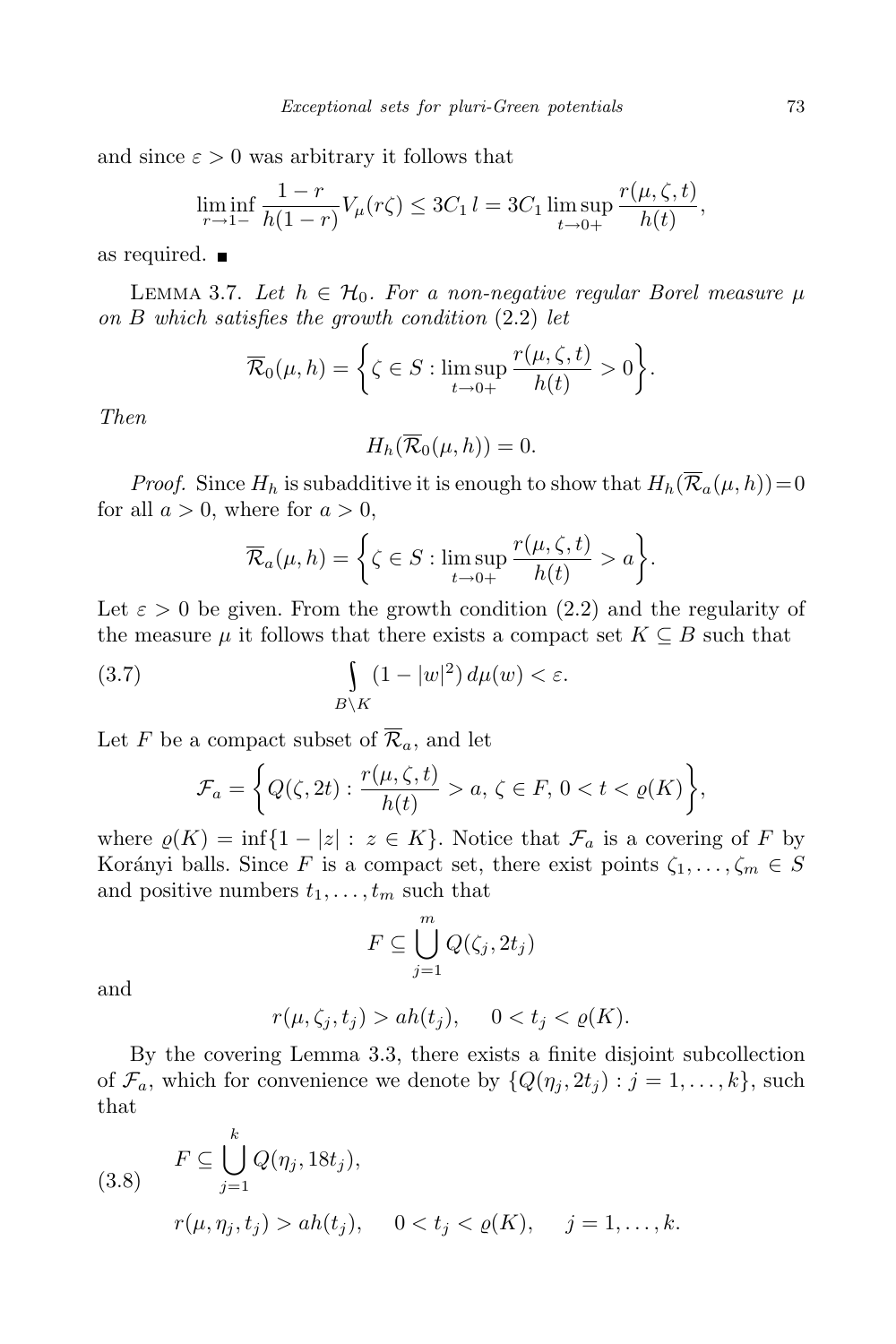Now let  $\nu$  be any positive measure on *S* satisfying the condition (3.1) in Theorem 3.2:

$$
\nu(Q(\zeta,\delta)) \le Ch(\delta)
$$

for all  $\zeta \in S$  and every  $\delta > 0$ . Then from (3.9) we have

$$
(3.9) \qquad \nu(F) \le \sum_{j=1}^k \nu(Q(\eta_j, 18t_j)) \le C \sum_{j=1}^k h(18t_j) \le C \sum_{j=1}^k h(t_j)
$$

$$
\le \frac{C}{a} \sum_{j=1}^k r(\mu, \eta_j, t_j) = \frac{C}{a} \sum_{j=1}^k \int_{B_{t_j}(\eta_j)} (1 - |w|^2) d\mu(w).
$$

If  $z \in B$  is such that  $|1 - \langle z, \eta_i \rangle| \le t_j$  for some  $j = 1, \ldots, k$ , then  $1 - |z| \leq |1 - \langle z, \eta_i \rangle| \leq t_i < \varrho(K).$ 

Therefore

$$
(3.10) \qquad \bigcup_{j=1}^k B_{t_j}(\eta_j) \subseteq \bigcup_{j=1}^k \left\{ z \in B : \left| 1 - \langle z, \eta_j \rangle \right| \le t_j \right\} \subseteq B \setminus K.
$$

From the trivial inequality  $|1 - \langle z, \zeta \rangle| \geq \frac{1}{2} |1 - \langle z/|z|, \zeta \rangle|$  for  $z \in B$  and  $\zeta \in S$  we have

$$
\{z \in B : |1 - \langle z, \eta_j \rangle| \le t_j\} \subseteq \{z \in B : |1 - \langle z/|z|, \eta_j \rangle| \le 2t_j\}.
$$

Since  $\{Q(\eta_i, 2t_j) : j = 1, \ldots, k\}$  is a pairwise disjoint family of Korányi balls, from the last inclusion it follows that the family  $\{B_{t_j}(\eta_j) : j = 1\}$  $1, \ldots, k$  is also pairwise disjoint. Therefore, from  $(3.9)$  and  $(3.10)$  we have

$$
\nu(F) \le C \sum_{j=1}^{k} \int_{B_{t_j}(\eta_j)} (1 - |z|^2) d\mu(z) = C \int_{\bigcup_{j=1}^{k} B_{t_j}(\eta_j)} (1 - |z|^2) d\mu(z)
$$
  

$$
\le C \int_{B \setminus K} (1 - |z|^2) d\mu(z) < C \varepsilon.
$$

Since  $\varepsilon > 0$  was arbitrary we have  $\nu(F) = 0$  and hence Theorem 3.2 implies the result.  $\blacksquare$ 

**4. Main results.** As immediate consequences of Lemmas 3.6 and 3.7 we have the following results:

THEOREM 4.1. If  $\mu$  is a non-negative Borel regular measure on B sat*isfying the usual growth condition*

$$
\int_{B} (1-|w|^2) d\mu(w) < \infty,
$$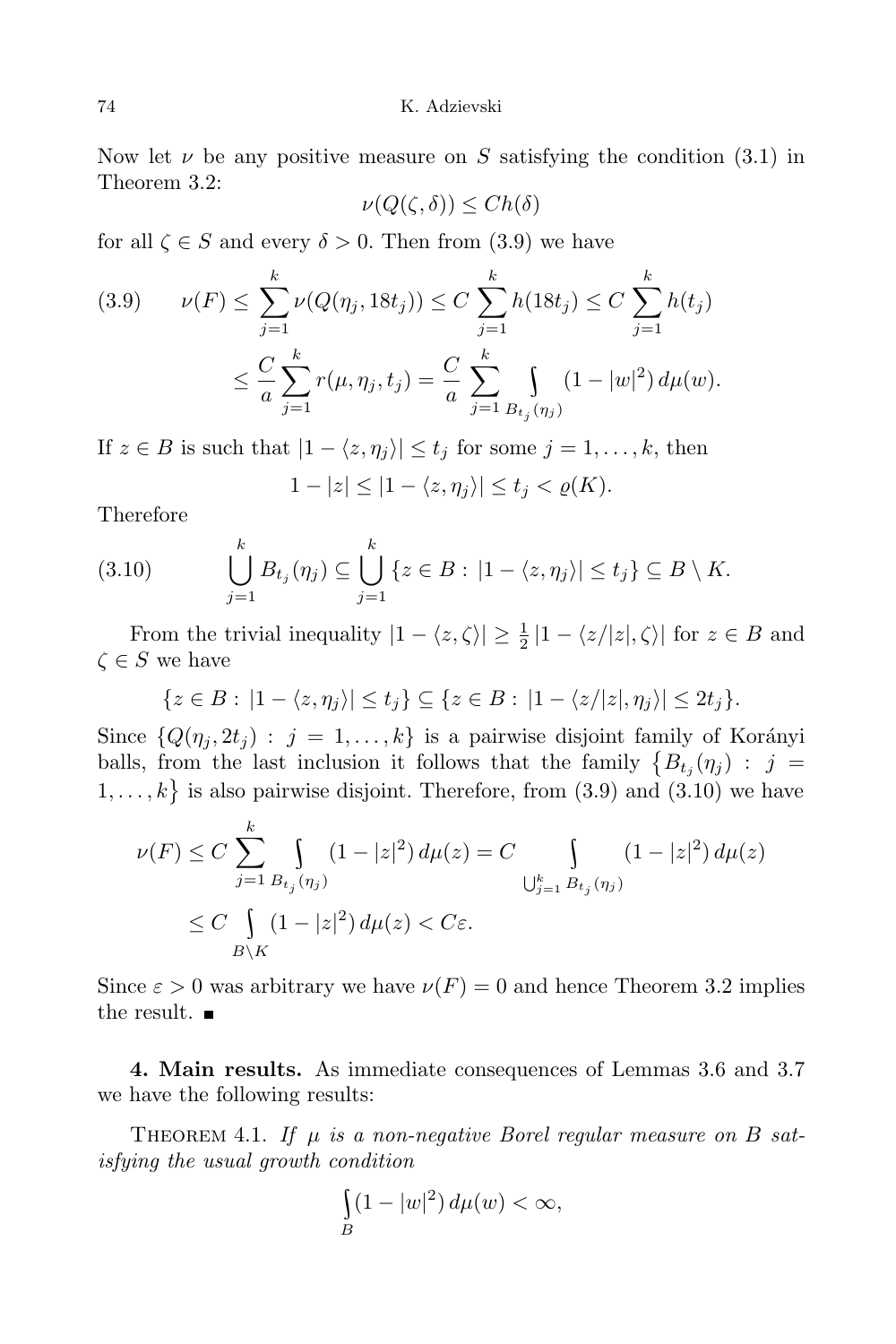*then the set*  $\mathcal{L}_0(\mu, 1)$  *is empty. If*  $h \in \mathcal{H}_0$ , *then* 

$$
H_h(\mathcal{L}_0(\mu, h)) = 0.
$$

THEOREM 4.2. Let  $h \in \mathcal{H}$ ,  $0 < \alpha < 1$  and let  $\mu$  be a non-negative Borel *regular measure on B satisfying the growth condition*

$$
\int_{B} (1-|w|^2) d\mu(w) < \infty.
$$

*Then*

$$
\underline{\mathcal{R}}(\mu, h) \subseteq \mathcal{L}_{\alpha}(\mu, h) \subseteq \mathcal{L}(\mu, h) \subseteq \mathcal{R}(\mu, h).
$$

For a non-negative regular Borel measure  $\mu$  on  $B$  satisfying the growth condition (2.2) let  $F_\mu$  be the function on *B* defined by

(4.1) 
$$
F_{\mu}(z) = (1 - |z|^2) \int_{B} \frac{1 - |w|^2}{|1 - \langle z, w \rangle|^2} d\mu(w).
$$

If  $d\mu(w) = f(w)d\lambda(w)$ , where f is a non-negative measurable function on B, then we denote  $F_\mu$  by  $F_f$ .

The next two propositions will be needed for the proofs of our next results. They provide sufficient conditions for the existence of the  $\mathcal{T}_{\tau}$ -limit of  $F_\mu$  and  $F_f$  at a point  $\zeta \in S$ . Although their proofs are almost identical to those of Propositions 1 and 2 in [18], they are included here only for reasons of completeness.

Proposition 4.3. *Let µ be a non-negative regular Borel measure on B satisfying the growth condition*  $(2.2)$ *. If*  $\zeta \in S$  *is such that* 

(4.2) 
$$
\int_{\mathcal{T}_{\tau,c}(\zeta)} \frac{(1-|w|^2)^{\alpha}}{|1-\langle w,\zeta\rangle|^{\tau\alpha}} d\mu(w) < \infty
$$

*and*

(4.3) 
$$
\int_{B\setminus\mathcal{T}_{\tau,c}(\zeta)}\frac{(1-|w|^2)^{\gamma}}{|1-\langle w,\zeta\rangle|^{\tau\gamma}}\,d\mu(w)<\infty
$$

*for some*  $c > 0$ ,  $\alpha > 0$ ,  $\gamma < 1$ , and  $\tau \geq 1$ , then

$$
\lim_{\substack{z \to \zeta \\ z \in \mathcal{T}_{\tau,c}(\zeta)}} F_{\mu}(z) = 0.
$$

*Proof.* For  $0 < R < 1$ , let  $A_R = \{z : R < |z| < 1\}$ . Then

$$
(4.4) \quad F_{\mu}(z) \le C(R)(1-|z|^2) + (1-|z|^2) \int_{A_R} \frac{1-|w|^2}{|1-\langle z,w\rangle|^2} \, d\mu(w)
$$

$$
= C(R)(1-|z|^2) + (1-|z|^2) \int\limits_{A_R \cap \mathcal{T}_{\tau,c}(\zeta)} \frac{(1-|w|^2)^{\alpha}(1-|w|^2)^{1-\alpha}}{|1-\langle z,w\rangle|^{2-\alpha}|1-\langle z,w\rangle|^{\alpha}} d\mu(w)
$$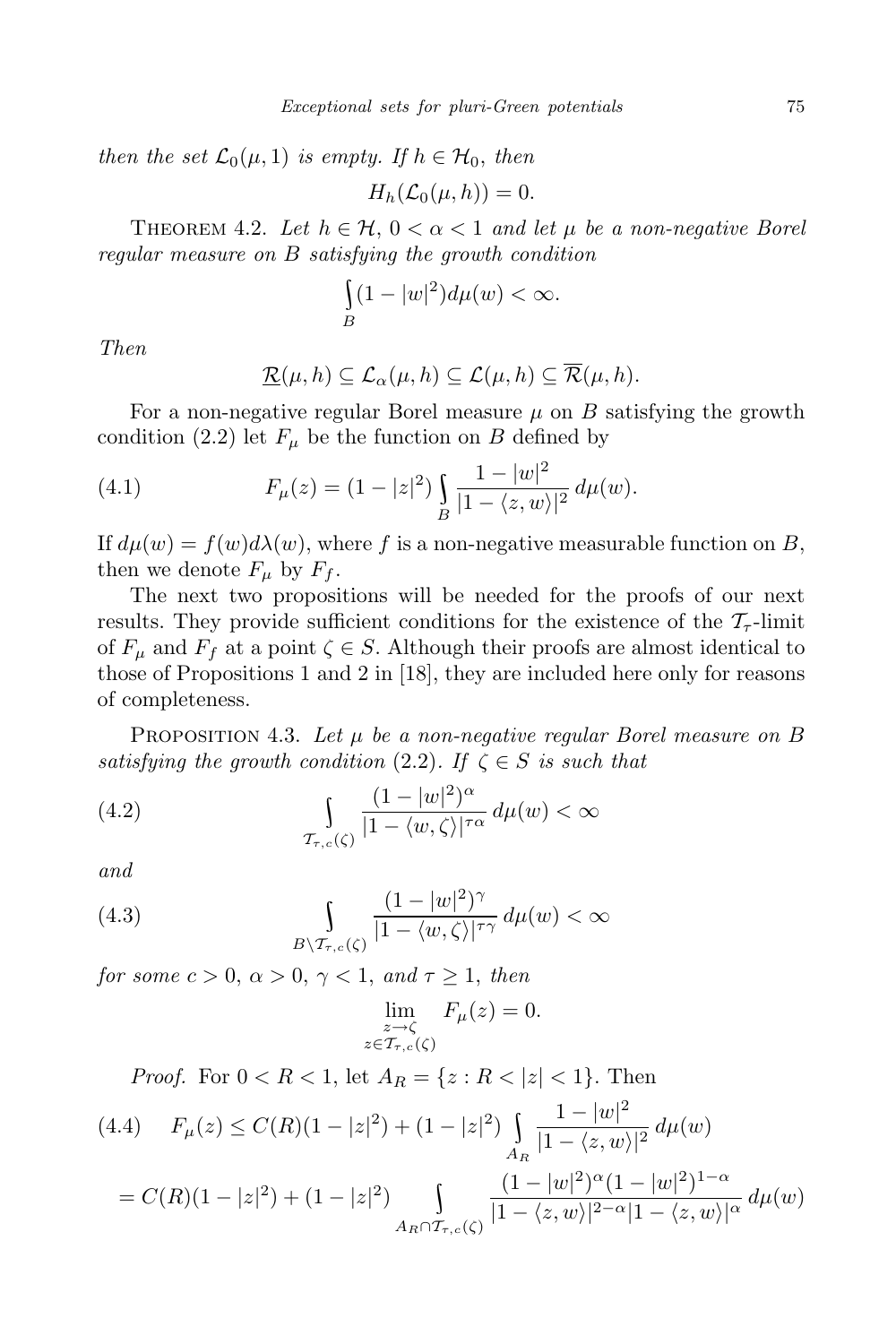76 K. Adzievski

+ 
$$
(1 - |z|^2)
$$

$$
\int_{A_R \setminus \mathcal{T}_{\tau,c}(\zeta)} \frac{(1 - |w|^2)^{\gamma} (1 - |w|^2)^{1 - \gamma}}{|1 - \langle z, w \rangle|^{2 - \gamma} |1 - \langle z, w \rangle|^{\gamma}} d\mu(w)
$$
  
\n $\leq C(R)(1 - |z|^2) + C \int_{A_R \cap \mathcal{T}_{\tau,c}(\zeta)} \frac{(1 - |w|^2)^{\alpha}}{|1 - \langle z, w \rangle|^{\alpha}} d\mu(w)$   
\n+  $C \int_{A_R \setminus \mathcal{T}_{\tau,c}(\zeta)} \frac{(1 - |w|^2)^{\gamma}}{|1 - \langle z, w \rangle|^{\gamma}} d\mu(w).$ 

Now let  $z \in \mathcal{T}_{\tau,c}(\zeta)$  and let  $w \in B$ . Then

$$
|1 - \langle z, \zeta \rangle|^{\tau} \le c (1 - |z|^2) \le (2c) |1 - \langle z, w \rangle|.
$$

Using this and the fact that the function  $\sqrt{|1 - \langle z, w \rangle|}$  satisfies the triangle inequality on  $B \times B$  (Theorem K) we see that for all  $z \in \mathcal{T}_{\tau,c}(\zeta)$  and all *w ∈ B*,

$$
|1 - \langle w, \zeta \rangle| \le 2(|1 - \langle w, z \rangle| + |1 - \langle z, \zeta \rangle|)
$$
  
\n
$$
\le 2|1 - \langle w, z \rangle| + 2(2c)^{1/\tau}|1 - \langle w, z \rangle|^{1/\tau}
$$
  
\n
$$
\le C(c, \tau)|1 - \langle w, z \rangle|^{1/\tau}.
$$

Thus

$$
|1 - \langle w, \zeta \rangle|^{\tau} \le C(c, \tau) |1 - \langle w, z \rangle|
$$

for all  $z \in \mathcal{T}_{\tau,c}(\zeta)$  and  $w \in B$ , and therefore by (4.4),

$$
(4.5) \tF_{\mu}(z) \le C(R)(1-|z|^2) + C(c,\tau) \int\limits_{A_R \cap T_{\tau,c}(\zeta)} \frac{(1-|w|^2)^{\alpha}}{|1-\langle w,\zeta \rangle|^{\alpha \tau}} d\mu(w) + C(c,\tau) \int\limits_{A_R \setminus T_{\tau,c}(\zeta)} \frac{(1-|w|^2)^{\gamma}}{|1-\langle w,\zeta \rangle|^{\gamma \tau}} d\mu(w)
$$

for all  $z \in \mathcal{T}_{\tau,c}(\zeta)$ .

As a consequence of hypotheses (4.2) and (4.3) we have

$$
\lim_{R \to 1} \int_{A_R \cap \mathcal{T}_{\tau,c}(\zeta)} \frac{(1 - |w|^2)^\alpha}{|1 - \langle w, \zeta \rangle|^{\alpha \tau}} d\mu(w) = \lim_{R \to 1} \int_{A_R \setminus \mathcal{T}_{\tau,c}(\zeta)} \frac{(1 - |w|^2)^\gamma}{|1 - \langle w, \zeta \rangle|^{\gamma \tau}} d\mu(w) = 0.
$$

Therefore, for any  $\varepsilon > 0$ , we can find *R* with  $0 < R < 1$  such that

$$
C(c, \tau) \int\limits_{A_R \cap T_{\tau,c}(\zeta)} \frac{(1-|w|^2)^{\alpha}}{|1-\langle w, \zeta \rangle|^{\alpha \tau}} d\mu(w) + C(c, \tau) \int\limits_{A_R \setminus T_{\tau,c}(\zeta)} \frac{(1-|w|^2)^{\gamma}}{|1-\langle w, \zeta \rangle|^{\gamma \tau}} d\mu(w) < \varepsilon.
$$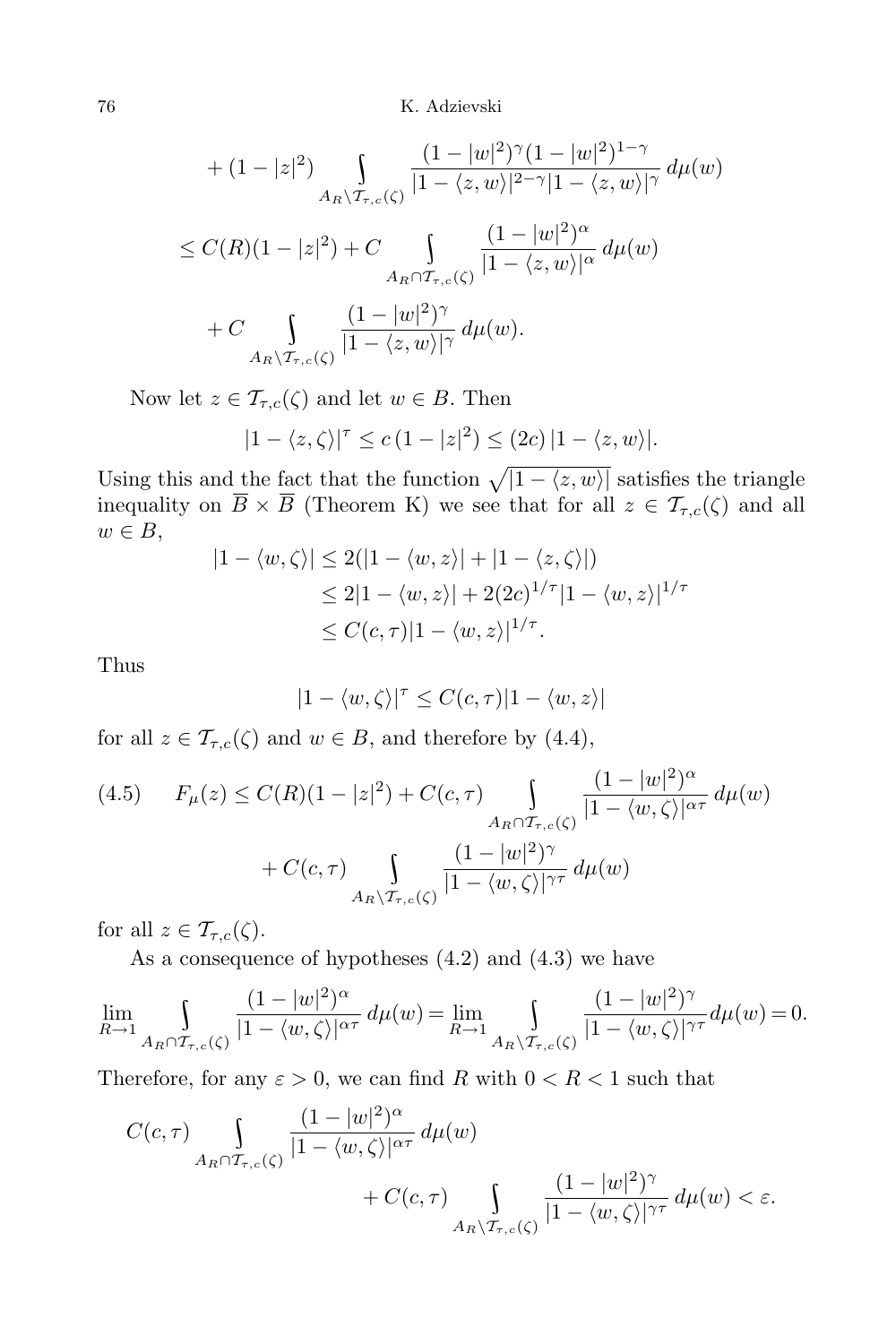Hence, for this *R*, from (4*.*5) we have

$$
\lim_{\substack{z \to \zeta \\ z \in \mathcal{T}_{\tau,c}(\zeta)}} F_{\mu}(z) < \varepsilon,
$$

which proves the result.  $\blacksquare$ 

Proposition 4.4. *Let f be a non-negative measurable function on B. If*  $\zeta \in S$  *and*  $c > 0$ ,  $\tau \geq 1$  *are such that* 

(4.6) 
$$
\int_{\mathcal{T}_{\tau,c}(\zeta)} \frac{(1-|w|^2)^{\alpha}}{|1-\langle w,\zeta\rangle|^{\tau\alpha}} f^p(w) d\lambda(w) < \infty
$$

*and*

(4.7) 
$$
\int_{B\setminus\mathcal{T}_{\tau,c}(\zeta)}\frac{(1-|w|^2)^{\gamma}}{|1-\langle w,\zeta\rangle|^{\tau\gamma}}f^p(w)\,d\lambda(w)<\infty
$$

*for some p*  $with$   $1 < p < n/(n-1)$ , and some  $\alpha$  and  $\gamma$  with  $0 < \alpha < n+p-np$ *and*  $0 < \gamma < n + p - np$ *, then* 

$$
\lim_{\substack{z \to \zeta \\ z \in \mathcal{T}_{\tau,c}(\zeta)}} F_f(z) = 0.
$$

*Proof.* As in Proposition 4.2, for  $z \in B$  and  $0 \lt R \lt 1$  we have

$$
F_f(z) \le C(R)(1 - |z|^2) + (1 - |z|^2) \int_{A_R} \frac{1 - |w|^2}{|1 - \langle z, w \rangle|^2} f(w) d\lambda(w)
$$
  
=  $C(R)(1 - |z|^2) + (1 - |z|^2) \int_{A_R \cap \mathcal{T}_{\tau,c}(\zeta)} \frac{1 - |w|^2}{|1 - \langle z, w \rangle|^2} f(w) d\lambda(w)$   
+  $(1 - |z|^2) \int_{A_R \setminus \mathcal{T}_{\tau,c}(\zeta)} \frac{1 - |w|^2}{|1 - \langle z, w \rangle|^2} f(w) d\lambda(w).$ 

If  $q = p/(p-1)$  is the conjugate exponent of p, then by Hölder's inequality,

$$
F_f(z) \le C(R)(1-|z|^2) + (1-|z|^2) \left\{ \int_{A_R} \frac{(1-|w|^2)^{(1-\alpha/p)q}}{|1-\langle z,w\rangle|^{(2-\alpha/p)q}} d\lambda(w) \right\}^{1/q}
$$
  
\$\times \left\{ \int\_{A\_R \cap T\_{\tau,c}(\zeta)} \frac{(1-|w|^2)^{\alpha}}{|1-\langle z,w\rangle|^{\alpha}} f^p(w) d\lambda(w) \right\}^{1/p}\$  
\$+ (1-|z|^2) \left\{ \int\_{A\_R} \frac{(1-|w|^2)^{(1-\gamma/p)q}}{|1-\langle z,w\rangle|^{(2-\gamma/p)q}} d\lambda(w) \right\}^{1/q}\$  
\$\times \left\{ \int\_{A\_R \setminus T\_{\tau,c}(\zeta)} \frac{(1-|w|^2)^{\gamma}}{|1-\langle z,w\rangle|^{\gamma}} f^p(w) d\lambda(w) \right\}^{1/p}\$.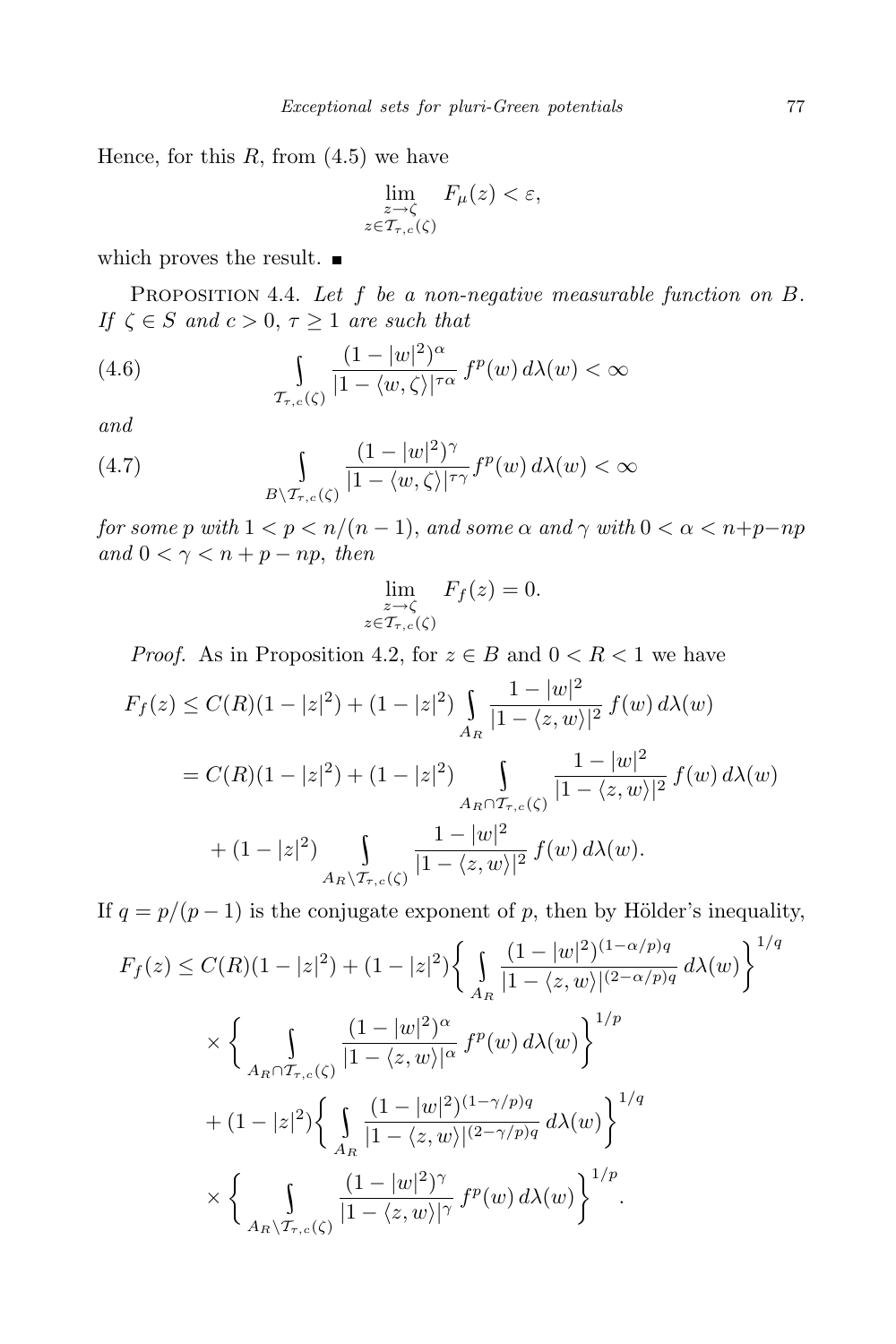If we apply to this estimate the asymptotic estimate from Proposition 3.1,

$$
\int_{A_R} \frac{(1-|w|^2)^{(1-k/p)q}}{|1-\langle z,w\rangle|^{(2-k/p)q}} d\lambda(w) \le C (1-|z|^2)^{-q}, \quad k=\alpha \quad \text{or} \quad k=\gamma,
$$

provided  $(1 - k/p)q > n$ , i.e.,  $k < n + p - np$ , we have

$$
(4.8) \quad F_f(z) \le C(R)(1-|z|^2) + C \bigg\{ \int\limits_{A_R \cap T_{\tau,c}(\zeta)} \frac{(1-|w|^2)^\alpha}{|1-\langle z,w\rangle|^\alpha} f^p(w) d\lambda(w) \bigg\}^{1/p} + C \bigg\{ \int\limits_{A_R \setminus T_{\tau,c}(\zeta)} \frac{(1-|w|^2)^\gamma}{|1-\langle z,w\rangle|^\gamma} f^p(w) d\lambda(w) \bigg\}^{1/p}.
$$

As in Proposition 4*.*3 we have

$$
|1 - \langle w, z \rangle| \ge C(c, \tau) |1 - \langle w, \zeta \rangle|^{\tau}
$$

for all  $z \in \mathcal{T}_{\tau,c}(\zeta)$  and all  $w \in B$ . Therefore, for  $z \in \mathcal{T}_{\tau,c}(\zeta)$  from (4.8) it follows that

$$
F_f(z) \le C(R)(1-|z|^2)
$$
  
+  $C(c,\tau) \left\{ \int_{A_R \cap T_{\tau,c}(\zeta)} \frac{(1-|w|^2)^\alpha}{|1-\langle w,\zeta\rangle|^{\tau\alpha}} f^p(w) d\lambda(w) \right\}^{1/p}$   
+  $C(c,\tau) \left\{ \int_{A_R \setminus T_{\tau,c}(\zeta)} \frac{(1-|w|^2)^\gamma}{|1-\langle w,\zeta\rangle|^{\tau\gamma}} f^p(w) d\lambda(w) \right\}^{1/p},$ 

and so hypotheses (4.6) and (4.7) give the proof as in Proposition 4.3.  $\blacksquare$ 

The proof of the following proposition is omitted since it closely parallels the proof of a similar result, Proposition 3, given in [18, pp. 148–151].

PROPOSITION 4.5. Let  $\mu$  be a non-negative regular Borel measure on B *satisfying*

$$
\int_{B} (1-|w|^2)^{\beta} d\mu(w) < \infty
$$

*for some*  $\beta$  *with*  $0 < \beta < 1$ *, and let*  $1 \leq \tau \leq n/\beta$ *. Then* 

(a) *for any*  $\gamma$  *with*  $\beta < \gamma \leq 1$ ,

$$
H_{\beta\tau}\bigg(\bigg\{\zeta\in S:\,\int\limits_{B\setminus\mathcal{T}_{\tau,c}(\zeta)}\frac{(1-|w|^2)^{\gamma}}{|1-\langle w,\zeta\rangle|^{\tau\gamma}}\,d\mu(w)=\infty\bigg\}\bigg)=0,
$$

(b) *for any*  $\alpha$  *with*  $0 < \alpha < \beta$ ,

$$
H_{\beta\tau}\left(\left\{\zeta\in S:\,\int\limits_{\mathcal{T}_{\tau,c}(\zeta)}\frac{(1-|w|^2)^{\alpha}}{|1-\langle w,\zeta\rangle|^{\tau\alpha}}\,d\mu(w)=\infty\right\}\right)=0.
$$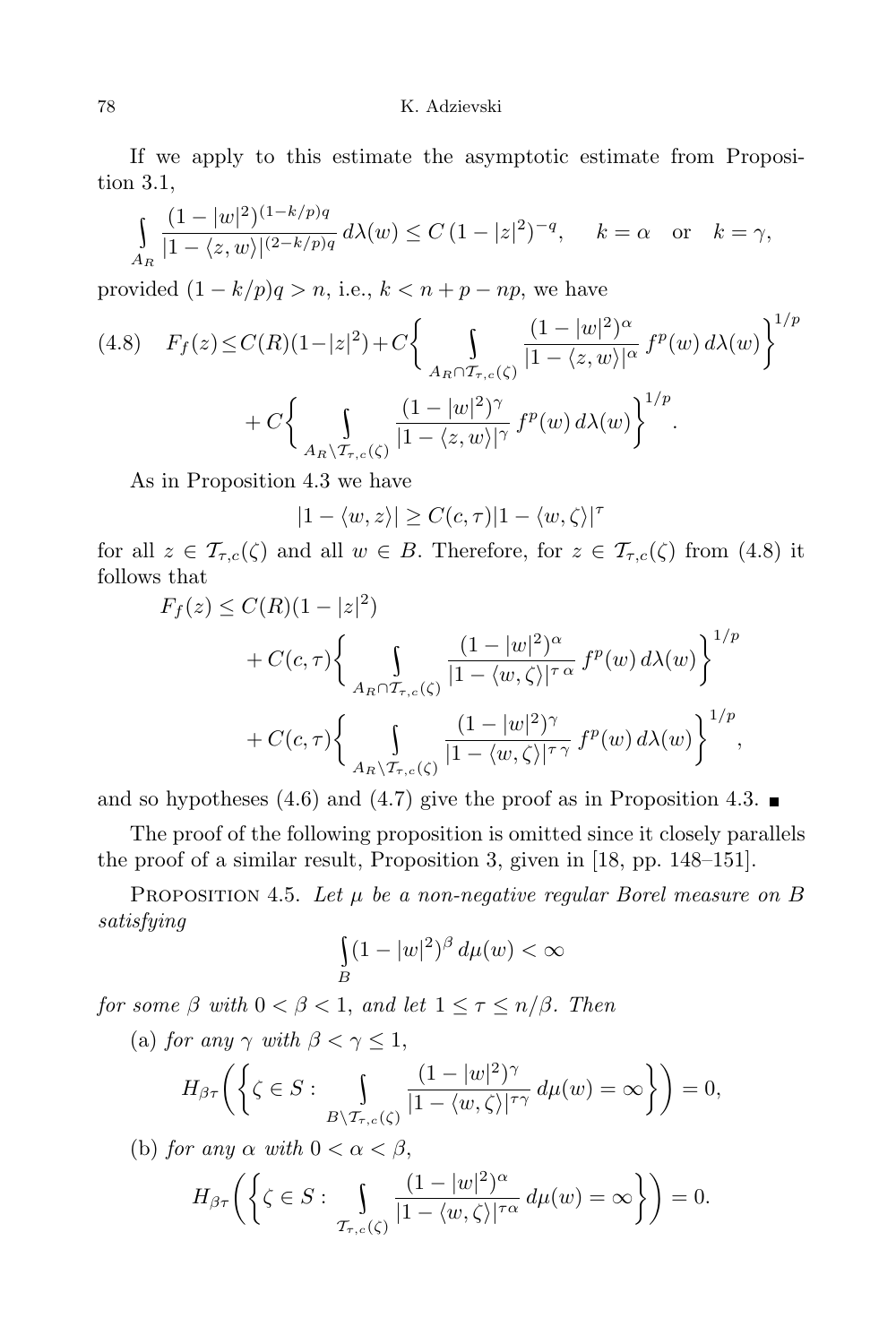From the above propositions we have the following

COROLLARY 4.6. If  $\mu$  *is a non-negative regular Borel measure on B satisfying* \

$$
\int_{B} (1 - |w|^2)^{\beta} d\mu(w) < \infty
$$

*for some*  $\beta$  *with*  $0 < \beta < 1$ *, then for each*  $\tau$  *with*  $1 \leq \tau \leq n/\beta$  *there exists a set*  $E_{\tau} \subseteq S$  *with*  $H_{\beta\tau}(E_{\tau}) = 0$  *such that*  $F_{\mu}$  *has*  $\mathcal{T}_{\tau}$ -*limit* 0 *at all points*  $\zeta \in S \setminus E_{\tau}$ .

*Proof.* Fix  $\alpha$  and  $\gamma$  satisfying  $0 < \alpha < \beta < \gamma \leq 1$ . By Proposition 4.5, there exists a set  $E_{\tau} \subseteq S$  with  $H_{\beta\tau}(E_{\tau}) = 0$  such that the integrals in (a) and (b) of Proposition 4.5 are finite for all  $\zeta \in S \setminus E_\tau$ . For those  $\zeta$ , now apply Proposition 4.3.  $\blacksquare$ 

COROLLARY 4.7. If  $\mu$  is a non-negative regular Borel measure on B sat*isfying the condition* \

$$
\int_{B} (1-|w|^2)^{\beta} d\mu(w) < \infty,
$$

*for some*  $\beta$  *with*  $0 < \beta < 1$ *, then for each*  $\tau$  *with*  $1 \leq \tau \leq n/\beta$ *,* 

$$
H_{\beta\tau}(\{\zeta \in S : \mu(\mathcal{T}_{\tau,c}(\zeta)) = \infty\}) = 0.
$$

*Proof.* Since  $|1 - \langle w, \zeta \rangle|^{\tau} < c(1 - |w|^2)$  for all  $w \in \mathcal{T}_{\tau,c}(\zeta)$ ,

$$
\int_{\mathcal{T}_{\tau,c}(\zeta)}\frac{(1-|w|^2)^{\beta}}{|1-\langle w,\zeta\rangle|^{\tau\beta}}\,d\mu(w)\geq C\mu(\mathcal{T}_{\tau,c}(\zeta)).
$$

The result is now an immediate consequence of Proposition  $4.4(b)$ .

Now we are ready for our next main theorems.

Theorem 4.8. *Let f be a non-negative measurable function on B satisfying*

(4.9) 
$$
\int_{B} (1-|z|^2)^{\alpha} f^{p}(z) d\lambda(z) < \infty
$$

*for some p* with  $1 < p < n/(n-1)$  and some  $\alpha$  with  $0 < \alpha < n+p-np$ . Then *for each*  $\tau$  *with*  $1 \leq \tau \leq n/\alpha$  *there exists a set*  $E_{\tau} \subseteq S$  *with*  $H_{\alpha\tau}(E_{\tau}) = 0$ *such that*  $V_f$  *has*  $\mathcal{T}_{\tau}$ -*limit* 0 *at all points*  $\zeta \in S \setminus E_{\tau}$ .

*Proof.* For a function *f* which satisfies (4*.*9) let

$$
V_1(z) = \int_{E(z)} \log \frac{1}{|\phi_z(w)|} f(w) d\lambda(w),
$$
  

$$
V_2(z) = \int_{B \setminus E(z)} \log \frac{1}{|\phi_z(w)|} f(w) d\lambda(w).
$$

Recall that  $E(z) = \{w \in B : |\phi_z(w)| < 1/2\}.$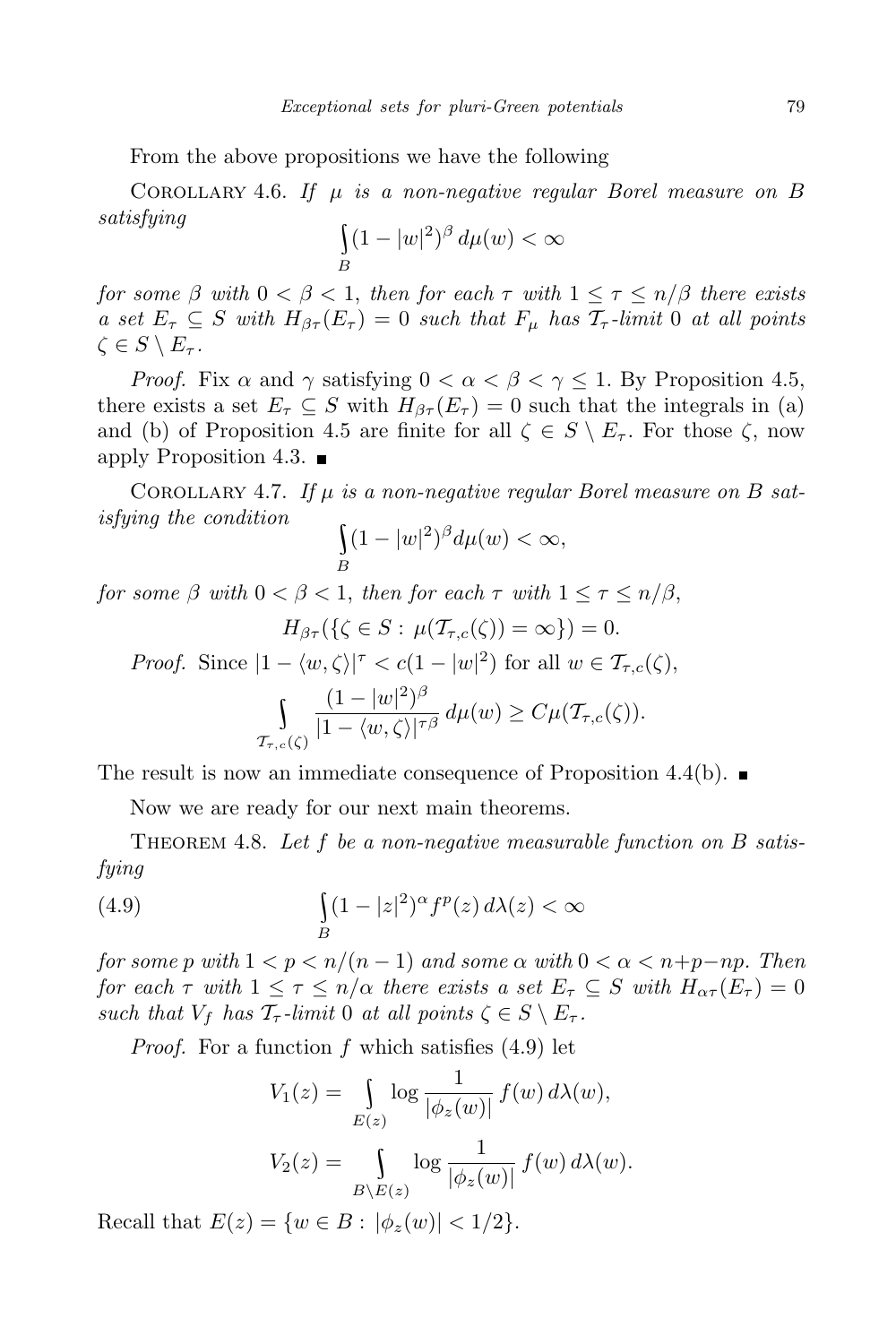From the inequality (3*.*2) it follows that

$$
\log \frac{1}{|z|} \le C(1 - |z|^2) \quad \text{for all } z \in B \text{ with } |z| \ge 1/2.
$$

Therefore from the identity (2*.*1) we have

$$
\log \frac{1}{|\phi_z(w)|} \le C \, \frac{(1-|z|^2)(1-|w|^2)}{|1-\langle w, z \rangle|^2}
$$

for all  $w \in B \setminus E(z)$ . Thus,

$$
V_2(z) \le C(1 - |z|^2) \int_B \frac{1 - |w|^2}{|1 - \langle w, z \rangle|^2} f(w) d\lambda(w) = C F_f(z)
$$

for all  $z \in B$ .

If we take  $d\mu(w) = f^p(w)d\lambda(w)$ , then from Propositions 4.4 and 4.5 it follows that there exists a set  $E_2 \subseteq S$  such that  $H_{\alpha\tau}(E_2) = 0$  and  $F_f$  has *T*<sub>*τ*</sub>-limit 0 at all points  $\zeta \in S \setminus E_2$ . Therefore there exists a set  $E_2 \subseteq S$  such that  $H_{\alpha\tau}(E_2) = 0$  and  $V_2$  has  $\mathcal{T}_{\tau}$ -limit 0 at all points  $\zeta \in S \setminus E_2$ .

Now consider the function *V*<sub>1</sub>. Taking  $d\mu(w) = f^p(w)d\lambda(w)$  in Corollary 4.5, it follows that there exists a set  $E_1 \subseteq S$  with  $H_{\alpha\tau}(E_1) = 0$  such that

(4.10) 
$$
\int_{\mathcal{T}_{\tau,c'}(\zeta)} f^p(w) d\lambda(w) < \infty
$$

for all  $\zeta \in S \setminus E_1$  and any  $c' > 0$ . Suppose that  $c > 0$  and  $z \in \mathcal{T}_{\tau,c}(\zeta)$ . Then by [19, Lemma 8.17] we have

 $E(z) \subseteq \mathcal{T}_{\tau,c'}(\zeta) \cap A_r$  for every  $c' > c2^{\tau+1}$  and  $r \geq 2|z|^2 - 1$ .

Let *q* be the conjugate exponent of *p*. From the above inclusion, the *M*-invariance of  $\lambda$  and Hölder's inequality we have

$$
V_1(z) \le \left\{ \int_{E(z)} \left( \log \frac{1}{|\phi_z(w)|} \right)^q d\lambda(w) \right\}^{1/q} \left\{ \int_{E(z)} f^p(w) d\lambda(w) \right\}^{1/p}
$$
  
= 
$$
\left\{ \int_{\{w : |w| < 1/2\}} \left( \log \frac{1}{|\phi_z(w)|} \right)^q d\lambda(w) \right\}^{1/q} \left\{ \int_{E(z)} f^p(w) d\lambda(w) \right\}^{1/p}
$$
  

$$
\le C \left\{ \int_{T_{\tau,c'}(\zeta) \cap A_r} f^p(w) d\lambda(w) \right\}^{1/p},
$$

where  $C$  is a constant which is independent of  $z$  tending to the boundary of *B*.

Therefore, for all  $z \in B$  we have

$$
V_1(z) \le C \Big\{ \int_{\mathcal{T}_{\tau,c'}(\zeta) \cap A_r} f^p(w) d\lambda(w) \Big\}^{1/p}.
$$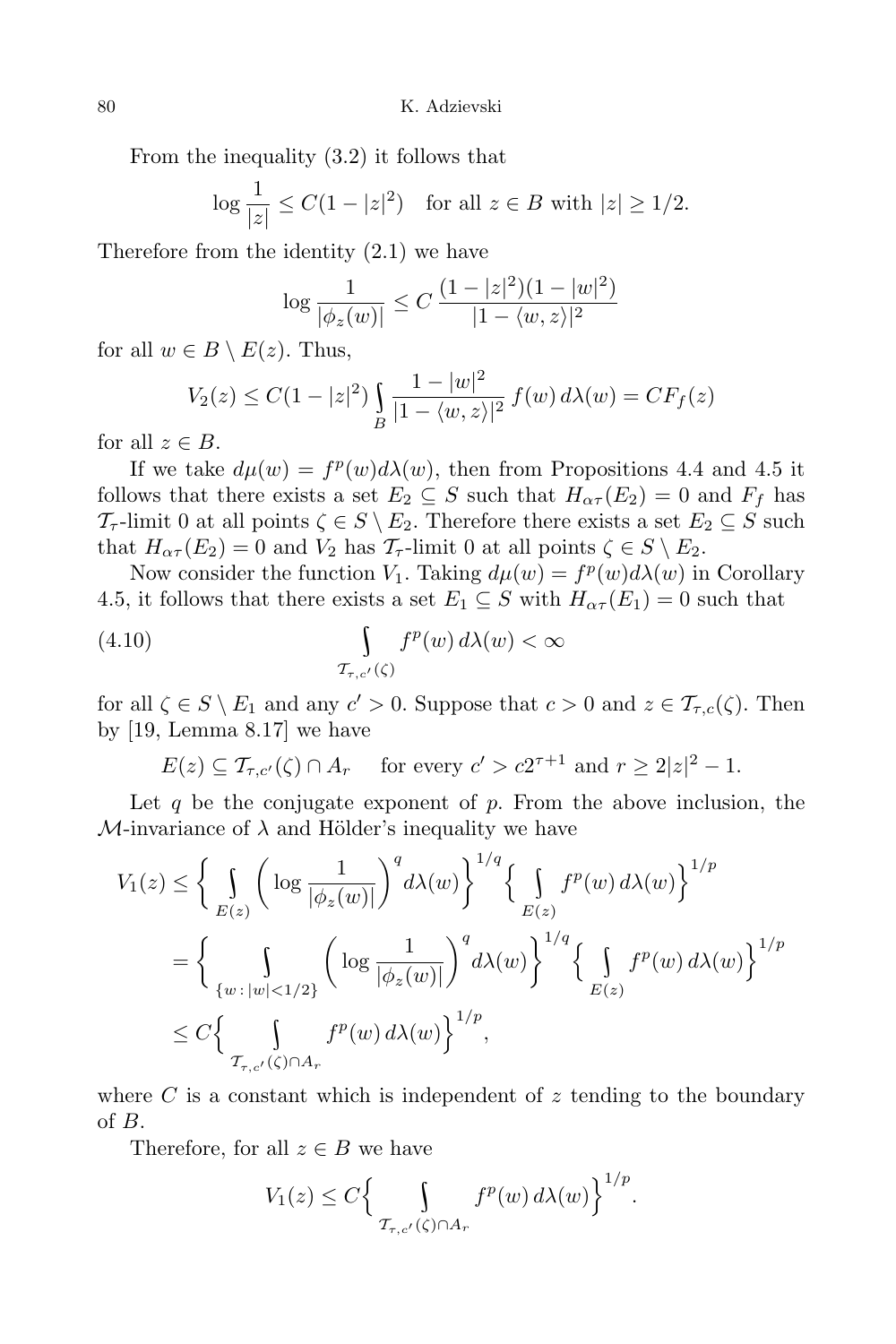Now, as a consequence of  $(4.10)$  the above integral goes to 0 as  $r \rightarrow 1$ . Thus *V*<sub>1</sub> has  $\mathcal{T}_{\tau}$ -limit 0 at all points  $\zeta \in S \setminus E_1$ . If we take  $E_{\tau} = E_1 \cup E_2$ , then  $H_{\beta\tau}(E_{\tau}) = 0$  and  $V_f$  has  $\mathcal{T}_{\tau}$ -limit 0 at all points  $\zeta \in S \setminus E_{\tau}$ .

THEOREM 4.9. Let  $\{z_j : j = 1, 2, ...\}$  be a sequence in *B* satisfying

$$
\sum_{j=1}^{\infty} (1-|z_j|^2)^{\alpha} < \infty
$$

*for some*  $0 < \alpha < 1$ *, and let*  $\mu$  *be the measure given by*  $\mu = \sum \delta_{z_j}$ *, where*  $\delta_{z_j}$ *is the unit point-mass measure at*  $z_j$ . Then for each  $\tau$  with  $1 \leq \tau \leq n/\alpha$ , *there exists a set*  $E_{\tau} \subseteq S$  *with*  $H_{\alpha\tau}(E_{\tau}) = 0$  *such that*  $V_{\mu}$  *has*  $\mathcal{T}_{\tau}$ -*limit* 0 *at all points*  $\zeta \in S \setminus E_{\tau}$ .

*Proof.* As in Theorem 4.8, for the measure  $\mu$ , let

$$
V_1(z) = \int_{E(z)} \log \frac{1}{|\phi_z(w)|} d\mu(w), \quad V_2(z) = \int_{B \setminus E(z)} \log \frac{1}{|\phi_z(w)|} d\mu(w).
$$

As in Theorem 4.8, for the function  $F_\mu$  defined by (4.1), we have

$$
V_2(z) \le C F_\mu(z)
$$

for all  $z \in B$ , where C is a constant independent on z.

By Corollary 4.5 there exists a set  $E_1 \subseteq S$  such that  $H_{\beta\tau}(E_1) = 0$  and *F<sub>µ</sub>* has  $\mathcal{T}_{\tau}$ -limit 0 at all points  $\zeta \in S \setminus E_1$ . Therefore  $V_2$  has  $\mathcal{T}_{\tau}$ -limit 0 at all points  $\zeta \in S \setminus E_1$ . By Corollary 4.6 there exists a set  $E_2 \subseteq S$  such that  $H_{\alpha\tau}(E_2) = 0$  and

$$
\mu(\mathcal{T}_{\tau,c}(\zeta)) < \infty \quad \text{for all } \zeta \in S \setminus E_2.
$$

Now, it is obvious that  $\mu(\mathcal{T}_{\tau,c}(\zeta)) < \infty$  if and only if  $\mathcal{T}_{\tau,c}(\zeta)$  contains only a finite number of terms of the sequence  $\{z_k\}$ . But for those  $\zeta$  for which  $\mu(\mathcal{T}_{\tau,c}(\zeta)) < \infty$  we obviously have

$$
\lim_{\substack{z \to \zeta \\ z \in \mathcal{T}_{\tau,c}(\zeta)}} V_1(z) = 0,
$$

which means that  $V_1$  has  $\mathcal{T}_{\tau}$ -limit 0 at all points  $\zeta \in S \setminus E_2$ . Now take  $E_{\tau}$  =  $E_1 \cup E_2$ . ■

**Acknowledgements.** I would like to thank Professor Manfred Stoll for his guidance and for many fruitful discussions during the preparation of the paper. I would also like to express my gratitude to the referee of the paper for many valuable comments and suggestions. The referee pointed out several errors and oversights (the proof of Lemma 3*.*7, in particular) in the earlier version of the paper. The errors and oversights have been corrected and all referee's comments and suggestions have been incorporated in the new version of the paper.